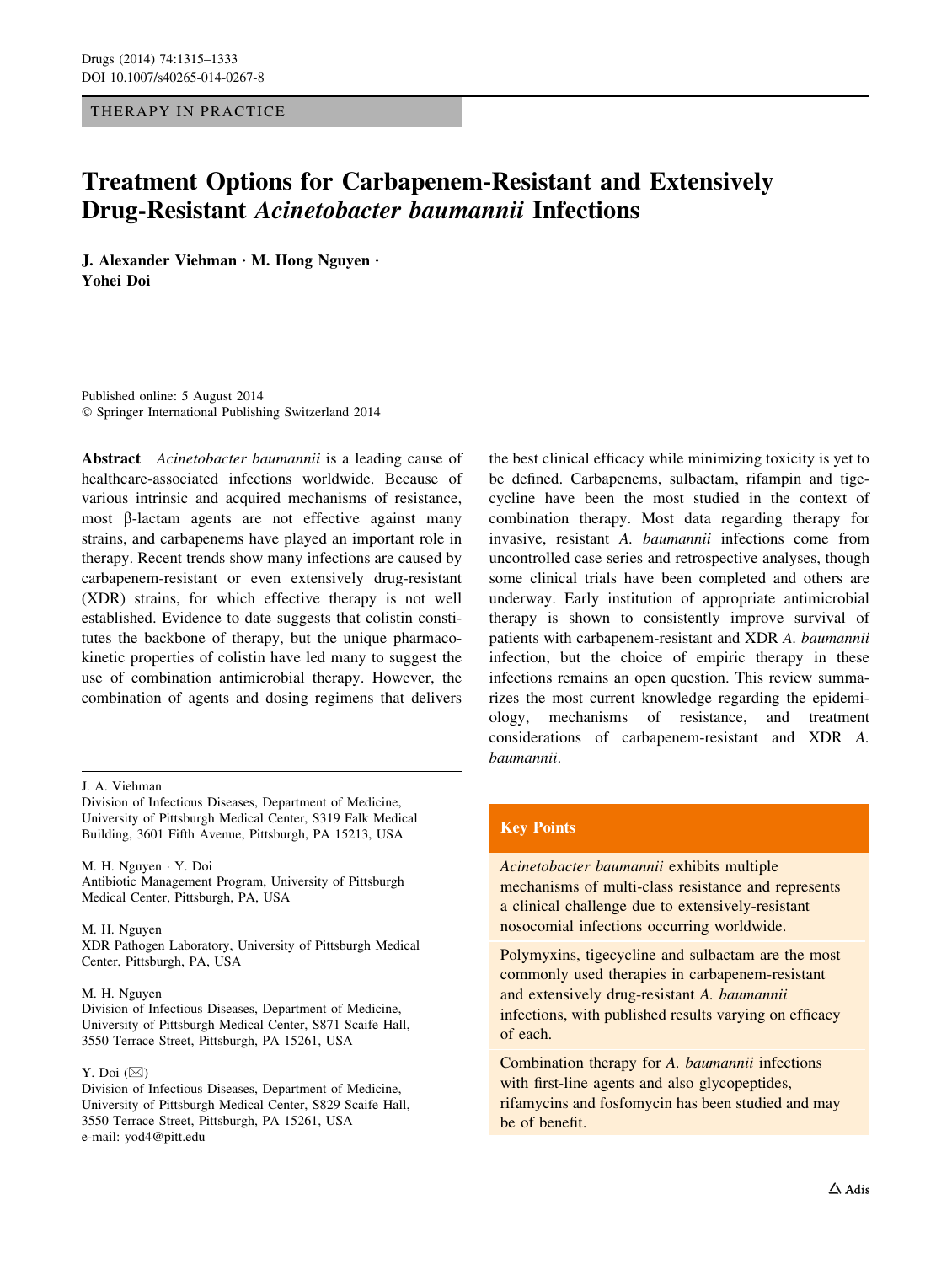## 1 Introduction

Acinetobacter species have been increasingly recognized as major pathogens implicated in hospital-acquired and healthcare-associated infections worldwide. The common presentations of infections include ventilator-associated pneumonia, bloodstream infection, wound infection and urinary tract infection [[1\]](#page-13-0). It is one of the most common etiologic pathogens causing ventilator-associated pneumonia in the USA [[2\]](#page-13-0). The genus Acinetobacter comprises more than 30 genomic species which are aerobic, nonmotile, catalase-positive and oxidase-negative coccobacilli. Among these genomic species, the most clinically relevant species is Acinetobacter baumannii, both in terms of relative virulence and the degree of multidrug resistance. In addition, Acinetobacter nosocomialis (genomospecies 13TU) and Acinetobacter pittii (genomospecies 3) are increasingly implicated in hospital-acquired and healthcare-associated infections [\[3](#page-13-0)]. However, the standard biochemical identification methods employed in clinical microbiology laboratories do not differentiate A. baumannii from A. nosocomialis, A. pittii or Acinetobacter calcoaceticus, the last of which is considered to be an environmental pathogen of little clinical significance. Identification of A. baumannii requires the use of at least one genetic method, which is usually not available in clinical laboratories. It therefore should be kept in mind when reviewing the literature that A. baumannii, especially in clinical studies, may refer to the actual A. baumannii as the genomic species or, more frequently, A. baumannii complex, which includes all of the four genomic species above.

The most prominent feature of A. *baumannii* is its ability to develop resistance to multiple classes of antimicrobial agents. While the term multidrug resistance (MDR) is often used to describe this phenomenon, MDR technically refers to non-susceptibility to one or more agents in three or more antimicrobial categories [[4\]](#page-13-0), which may apply to even relatively antimicrobial-susceptible isolates in A. baumannii. For example, resistance to ceftriaxone, ciprofloxacin and trimethoprim–sulfamethoxazole is sufficient to define an isolate as MDR, in which case, many treatment options are still available. In contrast, extensive drug resistance refers to non-susceptibility to one or more agents in all but two or fewer antimicrobial categories [\[4](#page-13-0)] and is more clinically relevant. For instance, an isolate which is susceptible to colistin and tigecycline but resistant to all other categories tested would be defined as extensively drug resistant (XDR). These XDR isolates are increasingly encountered in clinical practice [[5\]](#page-13-0). Non-susceptibility to all antimicrobial agents tested defines pan-drug resistance. In addition, carbapenem resistance merits special consideration given its otherwise reliable activity against A. baumannii. Resistance to carbapenems poses a major challenge as the second-line treatment options are much less defined in their efficacy and often accompany toxicity. Carbapenem-resistant isolates are often but not always XDR, and vice versa. Therefore, attention should also be paid to the definitions of resistance used when surveying clinical studies addressing treatment of A. baumannii infections. Another key feature of A. baumannii is its ability to survive on dry surfaces for prolonged periods. This unique trait further facilitates its dissemination in the healthcare environment, often leading to outbreaks [[6\]](#page-13-0).

This review will describe the current epidemiology of antimicrobial resistance in A. baumannii, mechanisms underlying resistance, and treatment considerations for A. baumannii infections.

## 2 Epidemiology

Acinetobacter spp. may cause a spectrum of infections, but most commonly affects the lower respiratory tract, fol-lowed by blood and wound [[1](#page-13-0)]. Acinetobacter isolates collected randomly from hospitals across the USA in 2010 showed that the majority of the isolates (57.6 %) were from the respiratory tract, followed by bloodstream (23.9 %) and skin or wound  $(9.1 \%)$  [[5\]](#page-13-0). It was the third most common pathogen causing ventilator-associated pneumonia (8.4 % of cases) and the ninth most common cause of central lineassociated bloodstream infection (2.2 %) in US hospitals between 2006 and 2007 [\[7](#page-13-0)]. Between 2009 and 2010, it caused 6.6 % of ventilator-associated pneumonia (ranking fifth) and 2.1 % of central line-associated bloodstream infection (ranking thirteenth) [[2\]](#page-13-0). Therefore, most clinical data regarding therapy of Acinetobacter infection have been generated from cases of pneumonia and bloodstream infections. It should be noted, however, that for pneumonia and infections of other non-sterile sites, it is often difficult to distinguish colonization from true Acinetobacter infection and determine whether the affected patients require therapy directed towards this pathogen. Thus, some of the epidemiologic source data may include isolates that were not responsible for infections, but were simply colonizing ill patients, and the estimates of resistance may be biased as a result. In terms of resistance, 34 % of Acinetobacter isolates in the National Healthcare Safety Network were resistant to penicillins, cephalosporins, carbapenems, fluoroquinolones and aminoglycosides [\[8](#page-13-0)]. In another nationwide surveillance study conducted in the USA in 2010, 44.7 and 49.0 % were resistant to imipenem and meropenem, respectively [\[5\]](#page-13-0). Carbapenem resistance increased with age; it was present in 60–64 % of all isolates in the elderly (age  $>65$  years) and 46–51 % of those in younger adults, while it was only present in 13–17 % of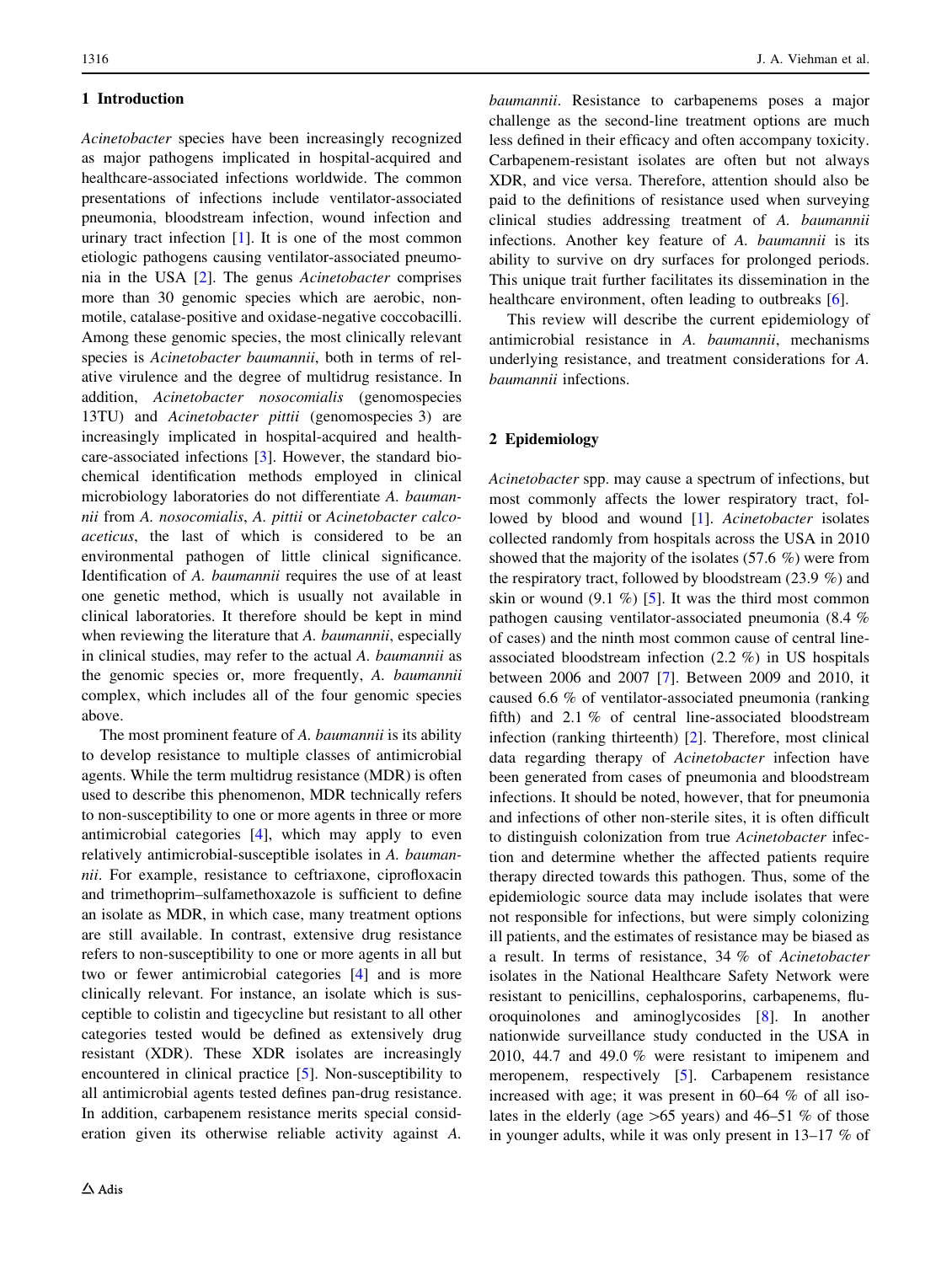pediatric isolates. Resistance rates to ceftazidime, levofloxacin and tobramycin were at 52.1, 52.3, and 38.9 %, respectively; 53.9 % were MDR. Notably, 5.3 % were also resistant to colistin in vitro in this study. It is clear that over the last decade, Acinetobacter species, in particular A. baumannii, have become increasingly resistant to currently available antimicrobial agents, especially carbapenems [\[9](#page-13-0)].

There appears to be a wide geographic and temporal variation in the distribution of genomospecies among clinical isolates of A. baumannii complex. In a study investigating clinical isolates from any site collected from hospitals in Germany between 2005 and 2009, 51 % of A. baumannii complex isolates were identified as A. pittii, followed by A. baumannii (37 %), A. calcoaceticus (3 %) and A. nosocomialis (2 %). Of note, all imipenem-nonsusceptible isolates were A. baumannii  $[10]$  $[10]$ . On the other hand, in a similarly designed study conducted in Taiwan in 2006, 89 % were A. baumannii,8% A. pittii and 3 % A. nosocomialis [[11\]](#page-13-0). In the USA, A. baumannii was the most prevalent species (63 %), followed by A. nosocomialis (21 %) and A. pittii (8 %) among blood isolates collected between 1995 and 2003 [[12\]](#page-13-0). However, when carbapenemnon-susceptible isolates collected more recently (2008–2009) were studied, all were A. baumannii [\[13](#page-13-0)]. Furthermore, in a series of A. baumannii complex bloodstream infections, A. *baumannii* as the genomospecies has been singled out as an independent risk factor for mortality, with attributable mortality of 59, 17, and 33 % for A. baumannii, A. nosocomialis and A. pittii, respectively [\[3](#page-13-0)]. Therefore, A. baumannii is the most problematic genomospecies in the A. baumannii complex both in terms of antimicrobial resistance and unfavorable clinical outcome.

# 3 Clinical Relevance

A. baumannii is primarily a healthcare-associated pathogen, thus the risk factors for colonization and infection by A. baumannii are also healthcare associated. The risk factors for acquisition are best studied for XDR and carbapenem-resistant isolates, and include recent exposure to antimicrobial agents (in particular carbapenems), presence of central venous catheters or urinary catheters, severity of illness, duration of hospital stay, location in an intensive care unit (ICU), larger hospital size, and recent surgery [\[14](#page-13-0)[–17](#page-14-0)].

Mortality associated with invasive A. baumannii infection is high, especially for carbapenem-resistant cases. Crude mortality for carbapenem-resistant A. baumannii infections ranges from 16 to 76 %, as opposed to 5 to 53 % for carbapenem-susceptible infections [[18\]](#page-14-0). More recently, attributable mortality of 70 % has been reported for bloodstream infections due to imipenem-resistant A.

baumannii, compared with 24.5 % for imipenem-susceptible A. baumannii in Taiwan [\[19](#page-14-0)], and 30-day mortality of 79.8 % has been reported for carbapenem-resistant A. baumannii bloodstream infections in Korea [\[20](#page-14-0)]. These studies, however, did not report specific causes of death, so determination of the contribution of A. baumannii to the mortality may not be accounted for in these estimates. On the other hand, mortality as low as 2 % has been reported for A. baumannii bloodstream infections among young, previously healthy war-related trauma patients, underscoring the significant contribution of host factors to the clinical outcome of invasive A. baumannii infection [[21\]](#page-14-0).

Independent risk factors for mortality among patients with carbapenem-resistant A. baumannii bloodstream infections include the severity of illness, underlying malignancy, history of transplant, higher age, septic shock, concurrent pneumonia, inappropriate antimicrobial therapy, prolonged ICU stay, and renal failure, among others [\[19](#page-14-0), [20](#page-14-0), [22–25](#page-14-0)]. High mortality rates observed in patients with carbapenem-resistant A. baumannii infection are believed to be mostly due to the greater severity of illness and higher risk of receiving early inappropriate antimicrobial therapy (see Sect. [5.9](#page-12-0)) [[18\]](#page-14-0). For instance, an analysis of 274 patients with A. baumannii bloodstream infection in a US health system revealed significantly higher in-hospital mortality for carbapenem- and ampicillin–sulbactam-resistant infections compared with more susceptible ones (42 vs. 29 %;  $p < 0.001$ ), but after adjusting for the severity of illness, the odds of dying in the hospital were similar between the two groups. The authors postulated this may be due to the fact that risk factors for carbapenem resistance were similar to risk factors for hospital mortality [[26\]](#page-14-0).

#### 4 Mechanisms of Antimicrobial Resistance

A. baumannii has an armamentarium of antimicrobial drugresistance mechanisms it can utilize or acquire to become XDR. Certain XDR strains are epidemic in hospitals worldwide, likely because of the degree of antimicrobial resistance as well as their ability to survive environmental desiccation for many weeks [\[27](#page-14-0)]. Here, we will briefly review the key mechanisms underlying resistance of A. baumannii to relevant classes of antimicrobial drugs.

#### 4.1 Cephalosporins

Most clinical isolates of A. baumannii are resistant to cephalosporins. Acinetobacter spp. intrinsically produces AmpC β-lactamase, called Acinetobacter-derived cephalosporinase (ADC) [[28,](#page-14-0) [29](#page-14-0)]. Unlike most chromosomally produced  $AmpC$   $\beta$ -lactamases in Gram-negative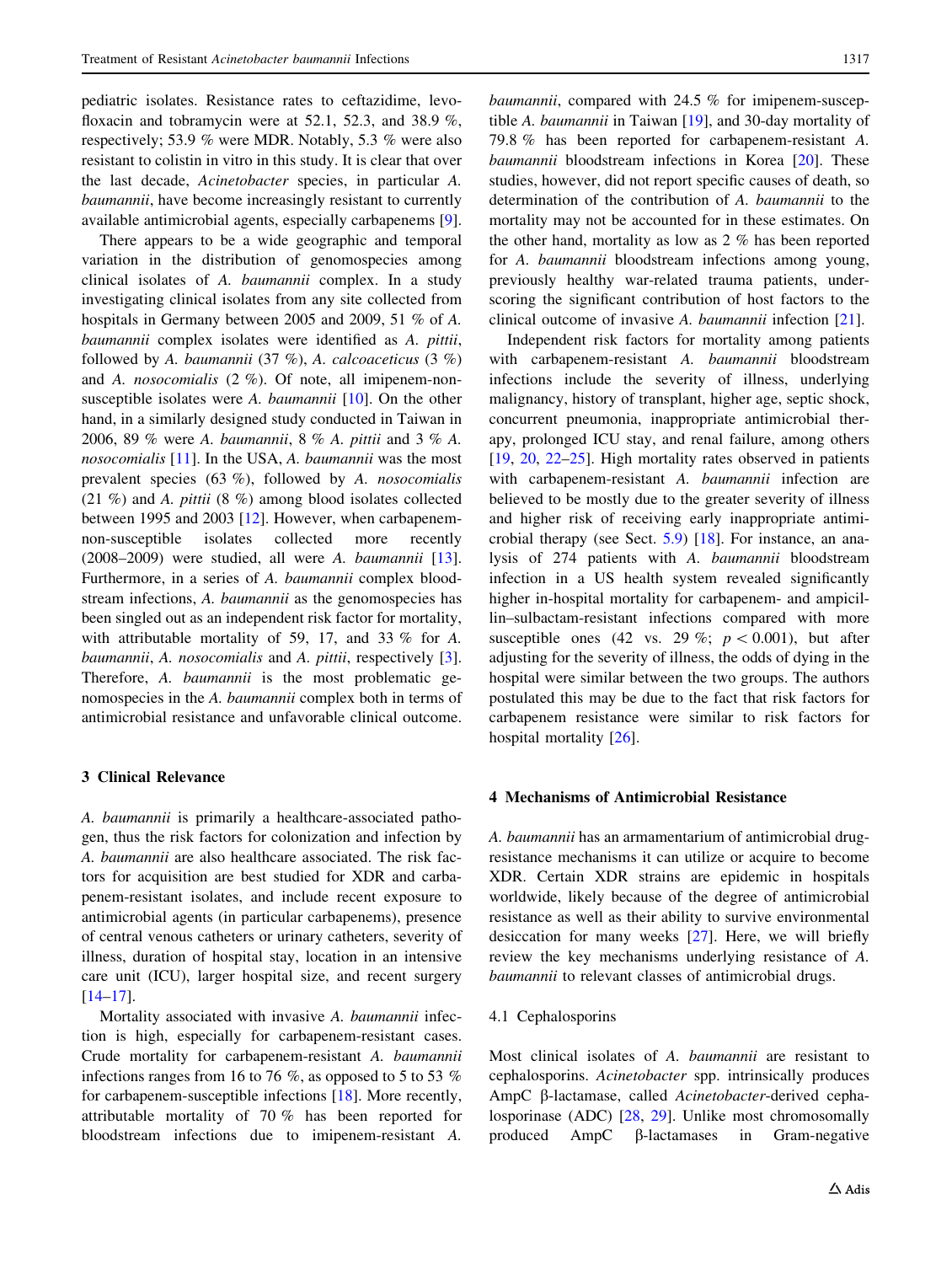pathogens, ADC is not believed to be inducible [\[29](#page-14-0)]. However, expression of ADC is elevated when insertion sequence ISAba1 or ISAba125 is acquired upstream of the  $bla<sub>ADC</sub>$  gene and provides a stronger promoter activity compared with the native promoter sequence of the  $bla<sub>ADC</sub>$ gene [[30,](#page-14-0) [31](#page-14-0)]. This results in elevation of cephalosporin minimum inhibitory concentrations (MICs) except cefepime, which is not a substrate of  $AmpC$   $\beta$ -lactamases including ADC. Some A. baumannii isolates have been observed to produce extended-spectrum  $AmpC$   $\beta$ -lactamases which can confer resistance to cefepime along with other cephalosporins [[32\]](#page-14-0).

A. baumannii may also become resistant to cephalosporins by producing extended-spectrum  $\beta$ -lactamase (ESBL). PER-type ESBL is the most commonly found ESBL in A. baumannii [[33,](#page-14-0) [34\]](#page-14-0), but production of VEBtype ESBL and CTX-M-type ESBL, which is the most common ESBL in Escherichia coli, has also been reported [\[35](#page-14-0), [36](#page-14-0)].

## 4.2 Carbapenems

Several mechanisms are involved in carbapenem resistance. They include production of carbapenem-hydrolyzing b-lactamase (''carbapenemase''), reduced permeability of the outer membrane, and active efflux [\[37](#page-14-0), [38](#page-14-0)]. Of these, the most significant mechanism is the production of carbapenemases, which can be either intrinsic or acquired.

A. baumannii naturally produces chromosomally encoded OXA-51-group carbapenemase at a low level. While this basal production of the OXA-51 group does not lead to clinically relevant carbapenem resistance, acquisition of a stronger promoter by transposition of ISAba1 or ISAba9 upstream of the OXA-51-group gene may lead to a moderate, clinically significant degree of carbapenem resistance [[39,](#page-14-0) [40\]](#page-14-0).

Among acquired carbapenemases, OXA-group enzymes are the most commonly encountered worldwide. There are five groups of acquired OXA-group carbapenemases in A. baumannii, including OXA-23, -40, -58, -143 and -235 groups [[41\]](#page-14-0). Of these, the OXA-23 group is especially widely disseminated and is the most frequent cause of clinically relevant carbapenem resistance in A. baumannii [\[42](#page-14-0)]. Of note, OXA-group carbapenemases confer resistance to oxacillins and carbapenems, but not cephalosporins. However, isolates that acquire OXA-group carbapenemase are usually already resistant to cephalosporins because of the aforementioned mechanisms.

Non-OXA carbapenemases that have spread in Enterobacteriaceae are also being acquired by A. baumannii. The most significant metallo- $\beta$ -lactamase found in this species is NDM group. Carbapenem-resistant A. baumannii producing NDM-1 has been identified worldwide since 2011

[\[43](#page-14-0), [44](#page-14-0)]. Production of IMP-, VIM- and SIM-group metallo-β-lactamases has also been reported on rare occasions in this species [\[45–47](#page-14-0)]. Finally, A. baumannii producing KPC- and GES-group carbapenemases have been reported, but they appear to remain sporadic events at this point [[48,](#page-15-0) [49](#page-15-0)].

#### 4.3 Sulbactam

Sulbactam exerts its anti-Acinetobacter activity by binding to the penicillin-binding protein PBP2 of A. baumannii [\[50](#page-15-0)]. Reduced expression of PBP2 has been associated with resistance to sulbactam [[51\]](#page-15-0). In addition, the role of production of non-ESBL  $\beta$ -lactamase TEM-1 has been suggested to contribute to sulbactam resistance of A. baumannii [[52](#page-15-0)].

## 4.4 Rifampin

Rifampin binds to the active center of bacterial ribonucleic acid (RNA) polymerase and inhibits transcription initiation. The major mechanism underlying rifampin resistance is amino acid substitutions in the  $\beta$ -subunit of this target protein [\[53](#page-15-0)]. In addition, enzymatic modification by rifampin adenosine diphosphate (ADP) ribosyltransferase (e.g., Arr-2) and active efflux have been implicated in rifampin resistance of A. baumannii clinical isolates [[53,](#page-15-0) [54](#page-15-0)].

## 4.5 Aminoglycosides

Aminoglycosides bind to the 16S ribosomal RNA of the 30S ribosomal subunit and inhibit protein synthesis. The most ubiquitous mechanism underlying aminoglycoside resistance in A. baumannii is production of various aminoglycoside-modifying enzymes. There are three functional groups of modifying enzymes, which include aminoglycoside acetyltransferases [e.g., AAC(6')-Ib], aminoglycoside phosphotransferases [e.g., APH(3')-Ia] and aminoglycoside adenylyltransferases  $[e.g., ANT(2'')-Ia]$ [\[55](#page-15-0)]. Commonly found aminoglycoside-modifying enzymes in A. baumannii are AAC(6')-Ib, AAC(6')-Ih (conferring tobramycin and amikacin resistance), AAC(3)- Ia,  $ANT(2'')$ -Ia and  $APH(3')$ -Ia (conferring gentamicin resistance) [[56,](#page-15-0) [57\]](#page-15-0). Another aminoglycoside resistance mechanism that appears to be emerging is production of 16S ribosomal RNA methyltransferase, especially ArmA. ArmA methylates a guanine residue in the aminoglycosidebinding site (A-site) of 16S ribosomal RNA (rRNA) [\[58](#page-15-0)]. ArmA-producing A. baumannii are highly and uniformly resistant to the aminoglycosides that are commonly used systemically (e.g., gentamicin, tobramycin and amikacin) [\[59](#page-15-0), [60](#page-15-0)].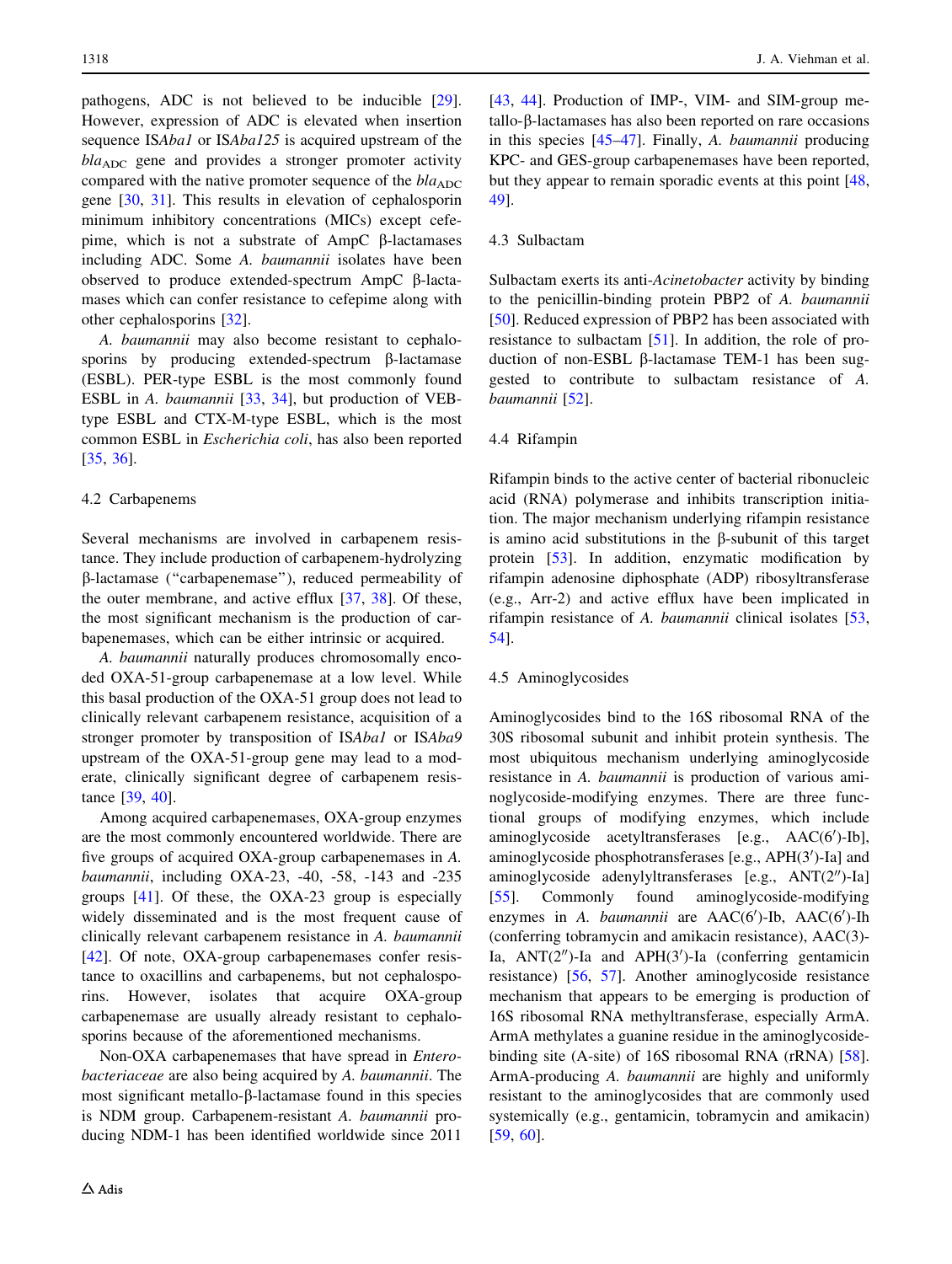#### 4.6 Fluoroquinolones

The primary mechanism of resistance to fluoroquinolones in A. baumannii is, as with any bacteria, amino acid substitutions in the quinolone resistance determining region (QRDR) of the DNA gyrase and topoisomerase IV, which interfere with binding of fluoroquinolones to these target proteins [\[36](#page-14-0)]. Overexpression of active efflux pumps may also cause moderate fluoroquinolone resistance and augment the level of resistance in strains with QRDR substitutions [[61\]](#page-15-0).

## 4.7 Colistin

Colistin targets lipid A of lipopolysaccharide for its activity, and resistance to colistin arises because of modifications of this target. The most commonly reported pathway in A. baumannii is the addition of a phosphoethanolamine moiety to the hepta-acylated lipid A, which reduces the negative charge of lipid A and lowers the affinity of colistin [\[62–64](#page-15-0)]. Another proposed mechanism is the loss of lipopolysaccharide, which deprives A. bau-mannii of the target [[65\]](#page-15-0).

#### 4.8 Tetracyclines

Resistance to the tetracycline group of agents is mediated primarily by active efflux or target protection by production of Tet proteins that bind to the 70S ribosome [\[66](#page-15-0)]. Tigecycline, which was designed to resist the majority of these mechanisms, is still prone to efflux by Ade-type efflux pumps, which are produced by the majority of A. baumannii clinical isolates. Their overexpression therefore leads to resistance to tigecycline [[67\]](#page-15-0).

# 5 Treatment of Acinetobacter baumannii Infections

For infections caused by relatively antimicrobial-susceptible A. baumannii strains, there usually remain a sufficient number of safe and effective antimicrobial agents that can be used for treatment. Research has thus primarily focused on how to effectively treat XDR and carbapenem-resistant A. baumannii infections (Tables 1, [2\)](#page-5-0). While various treatment approaches have been proposed through in vitro, in vivo and clinical studies, there is a hesitant consensus that a polymyxin (colistin [polymyxin E] or polymyxin B) should be included in any regimen as the backbone for

Table 1 Agents used in the treatment of carbapenem-resistant and XDR Acinetobacter baumannii infections

| Drug                                                     | Dosing for A. baumannii<br>infections (normal renal<br>function)                                       | Advantages                                                                                                 | <b>Drawbacks</b>                                                                                                         | Ongoing questions                                                                                              |
|----------------------------------------------------------|--------------------------------------------------------------------------------------------------------|------------------------------------------------------------------------------------------------------------|--------------------------------------------------------------------------------------------------------------------------|----------------------------------------------------------------------------------------------------------------|
| Colistin (as<br>colistimethate)<br>$[62-64, 75, 76]$     | 5-mg CBA/kg/day<br>loading dose followed<br>by 5 mg CBA/kg/day<br>divided in 2 or 3 doses              | Mainstay of therapy; used<br>in combination with other<br>agents                                           | Nephrotoxicity; low serum<br>concentrations especially<br>early in therapy; resistance via<br>lipid A modification       | Efficacy when optimally<br>dosed; optimal companion<br>agent for combination<br>therapy                        |
| Fosfomycin <sup>a</sup><br>[127, 128]                    | 4 g every 12 h used in a<br>randomized trial:<br>potential for higher<br>doses; used in<br>combination | Bactericidal; relatively well<br>tolerated                                                                 | No approved intravenous<br>formulation in the USA:<br>minimal activity alone;<br>difficulties with MIC<br>determinations | Larger trials to prove added<br>benefit in the context of<br>combination therapy                               |
| Rifampin <sup>a</sup> [124,<br>1251                      | 600 mg every 12 or 24 h;<br>used in combination                                                        | Widely available; no renal<br>toxicity                                                                     | Monotherapy can quickly lead<br>to resistance; liver toxicity<br>and drug-drug interaction                               | Randomized trial data<br>conflicting regarding overall<br>benefit of adding rifampin                           |
| Sulbactam<br>(ampicillin-<br>sulbactam) $[79,$<br>80, 96 | $3-9$ g/day $(9-27)$ g/day of<br>ampicillin-sulbactam);<br>alone or in combination                     | Widely available in<br>combination with<br>ampicillin; relatively<br>inexpensive                           | Increasing resistance; not<br>available alone in many<br>countries, including the USA                                    | Clinical correlation between<br>MIC and outcome; optimal<br>dosing regimen                                     |
| Tigecycline<br>$[102 - 106]$                             | 100-mg loading dose<br>followed by 50 mg<br>every 12 h; alone or in<br>combination                     | Widely available; active<br>against most strains<br>in vitro                                               | Low serum concentrations:<br>bacteriostatic activity; may be<br>inferior to comparators in<br>critically ill patients    | Clinical correlation between<br>MIC and outcome; optimal<br>dosing regimen; benefit of<br>combination regimens |
| Vancomycin <sup>a</sup><br>[134, 135]                    | 10-15 mg/kg every 12 h;<br>in combination with<br>colistin                                             | Widely available; strong<br>in vitro synergy with<br>colistin; often included in<br>empiric sepsis therapy | Potential for increased<br>nephrotoxicity; no prospective<br>validation of clinical efficacy                             | Optimal dosing regimen and<br>duration; efficacy in colistin-<br>resistant cases                               |

CBA colistin base activity, MIC minimum inhibitory concentration, XDR extensively drug-resistant

<sup>a</sup> These agents are always considered as part of combinations and are not to be used alone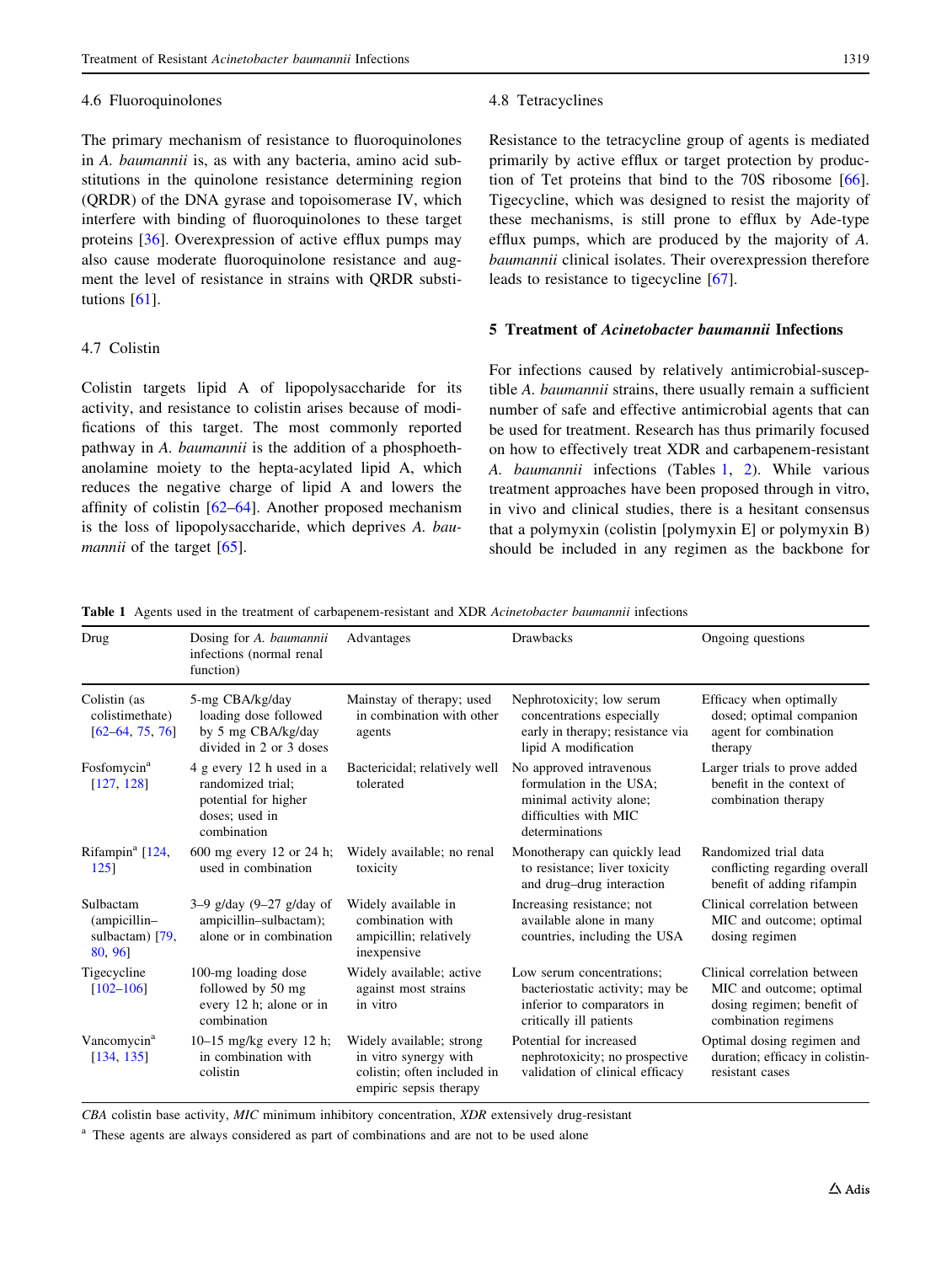| .<br>Comme               |
|--------------------------|
|                          |
| ;<br>$+ -  +  +  +  + -$ |
|                          |
|                          |
|                          |
|                          |
| 4 aww 4                  |
| C<br>Falis               |

<span id="page-5-0"></span>

|      | Year Country Design |                            | Infection type                                      | Combination regimen                                                                                                                                                                                                                                                                                                                                                    | Monotherapy<br>regimen                  | Microbiology $n$ | Endpoint                | monotherapy, %<br>Combination vs. | Reference |
|------|---------------------|----------------------------|-----------------------------------------------------|------------------------------------------------------------------------------------------------------------------------------------------------------------------------------------------------------------------------------------------------------------------------------------------------------------------------------------------------------------------------|-----------------------------------------|------------------|-------------------------|-----------------------------------|-----------|
|      | 2010 Greece         |                            | Retrospective PNA, BSI, UTI, IAI,<br>SSI, SSTI, CNS | Colistin + carbapenem, piperacillin-<br>tazobactam, sulbactam or other                                                                                                                                                                                                                                                                                                 | Colistin                                | Ab (some<br>XDR) | 170 Clinical<br>cure    | 80.3 vs. 87                       | [139]     |
| 2013 | Turkey              | Open label<br>RCT          | VAP                                                 | $Colistin + rifampin$                                                                                                                                                                                                                                                                                                                                                  | Colistin                                | $CR-Ab$          | 43 Mortality            | 61.9 vs. 72.7                     | [124]     |
| 2013 | Italy               | Open label<br>RCT          | PNA, BSI, IAI                                       | $Colistin + rifampin$                                                                                                                                                                                                                                                                                                                                                  | Colistin                                | XDR-Ab           | 209 Mortality           | 43.4 vs. 42.9                     | [125]     |
|      | 2013 Spain          | Retrospective BSI, PNA     |                                                     | Colistin + vancomycin                                                                                                                                                                                                                                                                                                                                                  | Colistin                                | $CR-Ab$          | 57 Clinical<br>cure     | 55.2 vs. 67.9                     | [134]     |
| 2014 |                     | Thailand Open label<br>RCT | PNA, BSI, UTI,<br>SSTI, IAI                         | $Colistin + fosfomycin$                                                                                                                                                                                                                                                                                                                                                | Colistin                                | $CR-Ab$          | 94 Mortality            | 46.8 vs. 57.4                     | [128]     |
| 2014 | Italy               |                            | Retrospective PNA, BSI, UTI, IAI,<br>SSI            | Colistin $+$ vancomycin                                                                                                                                                                                                                                                                                                                                                | Colistin                                | $CR-Ab$          |                         | 166 Mortality 41.7 vs. 35.3       | [135]     |
|      | 2014 Turkey         | Retrospective              | BSI                                                 | Colistin + carbapenem, sulbactam,<br>tigecycline or other                                                                                                                                                                                                                                                                                                              | Colistin                                | XDR-Ab           |                         | 240 Mortality 52.3 vs. 72.2       | [23]      |
|      | 2014 USA            | Retrospective PNA, BSI     |                                                     | Colistin + carbapenem, sulbactam,<br>tigecycline or other                                                                                                                                                                                                                                                                                                              | carbapenem,<br>Tigecycline,<br>cetepime | XDR-Ab           | 36 Mortality 47 vs. 100 |                                   | [138]     |
|      |                     |                            |                                                     | Ab Acinetobacter baumannii, BSI bloodstream infection, CNS central nervous system infection, CR carbapenem-resistant, IAI intra-abdominal infection, PNA pneumonia, RCT randomized<br>controlled trial, SSI surgical site infection, SSIT skin/soft tissue infection, UTI urinary tract infection, VAP ventilator-associated pneumonia, XDR extensively drug-resistant |                                         |                  |                         |                                   |           |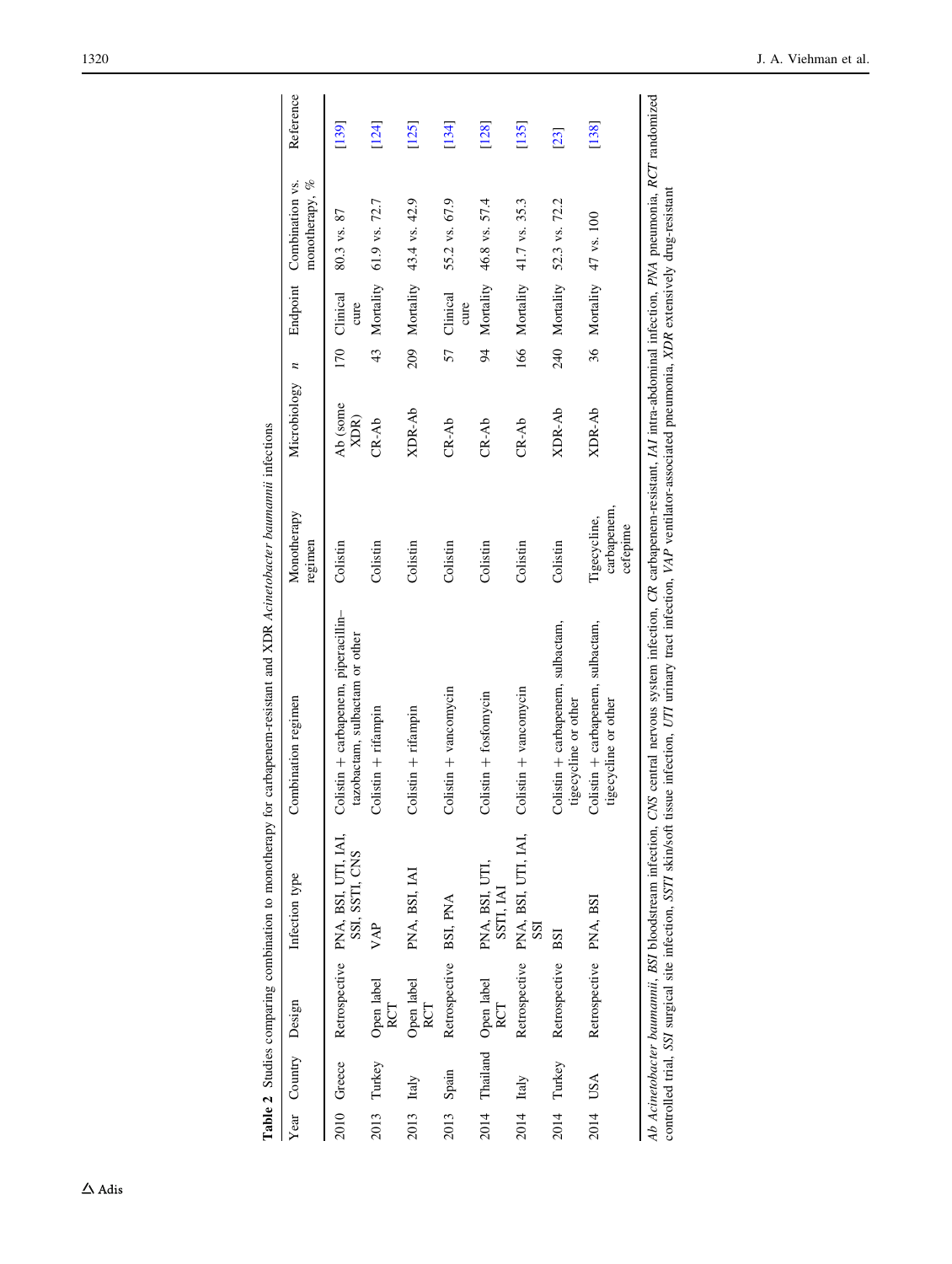treatment of infections caused by colistin-susceptible isolates and likely colistin-resistant isolates as well [\[68](#page-15-0), [69](#page-15-0)]. Despite the recent trend toward polymyxins, there is some hesitancy to their use. For most other infections, polymyxins were abandoned because of their toxicity profile in the 1980s. Thus many centers and clinicians favor therapy based on other agents, including sulbactam and tigecycline, both as monotherapy and in combination, for carbapenemresistant isolates. The variation in practice has driven some of the heterogeneous studies included here.

Of note, colistin is given as its less active prodrug colistimethate (colistin methanesulfonate) intravenously, which is then converted over time to the active drug colistin in the blood. However, most scientific papers refer to colistimethate as colistin. In this review, colistin, when appearing as part of treatment regimens, refers to colistimethate. On the other hand, the active drug colistin is used for in vitro testing of susceptibility and synergy.

## 5.1 Colistin

Colistin (polymyxin E) is one of the two polymyxin class agents that are approved for clinical use, the other one being polymyxin B. Polymyxins are cationic polypeptides which exert their bactericidal activity through interactions with the lipid A component of lipopolysaccharide constituting the bacterial outer membrane. For intravenous use, colistin is administered as its inactive prodrug colistin methanesulfonate, or colistimethate. Colistin is much more widely available than polymyxin B worldwide, and as a result most data in the literature regarding treatment of A. baumannii are provided for colistin rather than polymyxin B. It is worth noting that a recent retrospective study from a single center showed higher risk of nephrotoxicity with colistin compared with polymyxin B  $(60.4 \text{ vs. } 41.8 \%)$ , though more patients in the colistin arm were on vasopressors [[70\]](#page-15-0). Also worth mentioning is the confusing terminology used to describe the amount of colistimethate, with international units (IUs) used in Europe and elsewhere and milligrams of colistin base activity (CBA) used in the Americas and elsewhere. One million IU is equivalent to approximately 30 mg of CBA, which in turn corresponds to approximately 80 mg of chemical colistimethate [\[71](#page-15-0)]. We will use CBA throughout this review unless otherwise specified.

Colistin is active against Gram-negative bacteria, and most A. baumannii isolates remain susceptible to this agent. Among Acinetobacter clinical isolates collected from US hospitals in 2010, 94.7 % were susceptible to colistin when using the susceptibility breakpoint of  $\leq 2$  µg/ mL currently endorsed by both the Clinical and Laboratory Standards Institute (CLSI) and the European Committee on Antimicrobial Susceptibility Testing (EUCAST) [\[5](#page-13-0)]. The

antibacterial activity of colistin is best predicted by free area under the curve (AUC)/MIC (fAUC/MIC) [\[72](#page-15-0)]. In time-kill studies, colistin exerts a rapid bactericidal effect, but regrowth is commonly observed even at colistin concentrations exceeding the MICs [[73\]](#page-15-0). In addition, subpopulations with increased tolerance to colistin concentrations higher than the MICs can be observed when high inoculums are used for testing [[74\]](#page-15-0). This hetero-resistance phenomenon raises concerns about subpopulations not adequately targeted by colistin in an apparently colistinsusceptible isolate. Emergence of resistance on therapy with colistin may be related to selection for these heteroresistant subpopulations.

Colistin and its prodrug colistimethate have unique pharmacokinetic properties [[72\]](#page-15-0). Colistimethate has a relatively short terminal half-life under normal physiology because of high renal clearance, and slowly converts to colistin in the blood. Some references estimated the colistimethate half-life at 2.2 h, whereas others give a higher estimate, closer to 4.9 h. Colistin, on the other hand, undergoes tubular reabsorption and has a longer terminal half-life (14.4–18.5 h) [\[75](#page-15-0)]. Of note, in patients with decreased clearance, the half-life of colistimethate was prolonged proportionally more than the colistin half-life [\[76](#page-15-0)]. As a result, the predicted maximum plasma concentration of colistin after a 90-mg CBA-equivalent dose is only 0.6 mg/L, and only reaches 2.3 mg/L after repeated administration every 8 h in critically ill patients [\[77](#page-15-0)]. The colistin MICs for the majority of A. baumannii clinical isolates cluster between  $0.25$  and  $2 \mu g/mL$  ([http://mic.](http://mic.eucast.org) [eucast.org](http://mic.eucast.org)), implying that patients may be exposed to subtherapeutic concentrations of colistin for a prolonged period. These data suggest that a loading dose may provide clinical benefit to patients receiving colistin. When a loading dose of 180 mg (CBA equivalent) was administered, colistin concentrations averaged 1.34 mg/L, with a wide range [\[75](#page-15-0)]. In another study, which included 105 critically ill patients with variable renal function, the average steady-state plasma concentration of colistin ranged from 0.48 to 9.38 mg/L, with a median of 2.36 mg/L [\[76](#page-15-0)]. These studies highlighted the pharmacokinetic caveats of treating patients with colistin alone, where an adequate plasma level of the active form of colistin may not be achieved for the first 1 or 2 days of therapy in the absence of a loading dose, and the therapeutic window between the colistin MICs of the infecting organisms and the plasma colistin concentration remains low even at the steady state. However, nephrotoxicity of colistin limits the potential for increasing the doses at the same time. Because of these limitations of colistin monotherapy, it is increasingly proposed that colistin should be used as part of combination regimens for clinical efficacy and prevention of resistance (see also Sect. [5.8\)](#page-11-0).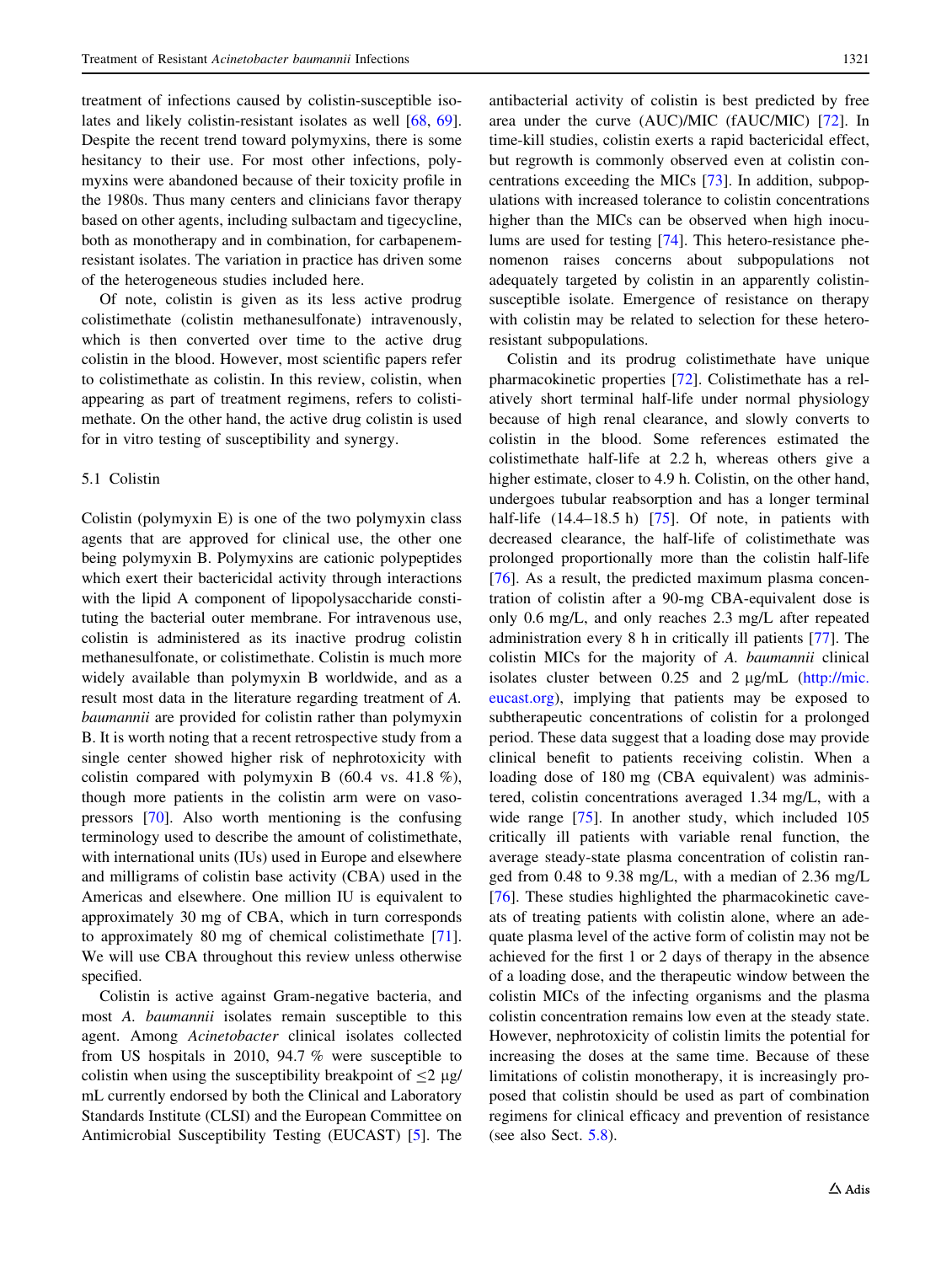Given that colistin is usually used for therapy when there are no good alternatives, clinical data on the efficacy of colistin in the treatment of XDR A. baumannii infections are scarce. Furthermore, studies suffer from inherent limitations, including the lack of suitable comparators, heterogeneity and complexity of the patients' medical conditions, and also inconsistent dosing approaches. In a retrospective study of 35 patients with ventilator-associated pneumonia due to A. baumannii who were treated according to colistin or imipenem susceptibility, 21 received colistin (2.5–5 mg/kg/day) and 14 received imipenem (2–3 g/day) [\[78](#page-16-0)]. Clinical cure and in-hospital mortality rates were comparable at 57 % each and 61.9 vs. 64.2 %, respectively. Though a small study, the findings suggested that colistin might be a reasonable alternative for imipenem when A. *baumannii* is resistant to imipenem. On the other hand, in another study of 167 patients with invasive infections caused by carbapenem-resistant A. baumannii and treated with a polymyxin or ampicillin– sulbactam, therapy with a polymyxin was an independent risk factor for in-hospital mortality (odds ratio 2.07;  $p = 0.041$ ; see also Sect. 5.2 below) [[79\]](#page-16-0). There is only one prospective, randomized study that compared the efficacy of colistin and ampicillin–sulbactam among A. baumannii ventilator-associated pneumonia patients [\[80](#page-16-0)]. This small study of 28 patients used a dose of colistin (270 mg CBA/day, without loading dose) that was acceptable, but on the low end of the current recommended dosing [[76](#page-15-0)], and high-dose ampicillin–sulbactam (27 g/ day). The clinical efficacy was comparable in both groups  $(60.0 \text{ vs. } 61.5 \%)$ . Overall, there does appear to be some efficacy of colistin when used against A. baumannii infection, which nonetheless is difficult to quantify. Given the pharmacokinetic limitations of colistin as described above and concerns over development of resistance during treatment, it is increasingly used as part of combination therapy, and, consequently, most of the efficacy data on colistin are expected to be derived in this context in the future. Efficacy data regarding colistin-containing combination therapy that are currently available are reviewed in the sections for each companion agent below.

Nebulized colistin (as its prodrug colistimethate) is often used in clinical practice, in conjunction with intravenous colistin or other regimens for the treatment of ventilatorassociated pneumonia due to XDR A. baumannii. A pharmacokinetic study conducted in cystic fibrosis patients confirmed the higher and likely therapeutic colistin concentrations present in sputum following administration of nebulized colistin compared with intravenous colistin [\[81](#page-16-0)]. There were minimal systemic levels noted in the six patients tested, all of whom had normal renal function, suggesting a possible way to limit toxicity. However, it should be noted that bronchospasm is a known adverse event of this off-label

use [[82\]](#page-16-0). A recently conducted retrospective study on ventilator-associated pneumonia patients with Gram-negative isolates susceptible only to colistin reported increased clinical cure rates (69.2 vs. 54.8 %;  $p = 0.03$ ) when nebulized colistin was added to the intravenous form, as compared with intravenous colistin monotherapy. The study included Klebsiella pneumoniae and Pseudomonas aeruginosa as well as A. baumannii, but A. baumannii was the predominate pathogen in both groups. There was no observed difference in ICU death between the groups [[83\]](#page-16-0). In a case-control study conducted in Taiwan, patients with respiratory secretions growing MDR A. baumannii eradicated the organism sooner when they were given nebulized colistin for a median of 10.9 days, with or without intravenous colistin, compared with no nebulized colistin therapy (8.2 vs. 21.5 days;  $p<0.001$ ) [[84\]](#page-16-0). There were no differences in the rates of adverse events or in-hospital mortality. A randomized, openlabel trial comparing the efficacy of nebulized colistin for 100 patients with Gram-negative ventilator-associated pneumonia was conducted in Thailand [[85\]](#page-16-0). In this study, A. baumannii accounted for over 60 % of the causative organisms. Favorable microbiologic outcome was noted in 60.9 % of the nebulized plus intravenous colistin group and 38.2 % of the intravenous colistin only group ( $p = 0.03$ ). However, there was no difference in the rates of favorable clinical outcome (51.0 vs. 53.1 %;  $p = 0.84$ ). Of note, there were numerically more bronchospasm events in the nebulized colistin group (7.8 vs. 2.0 %;  $p = 0.36$ ). These data suggest that nebulized colistin expedites eradication of A. baumannii from the airway, but the true benefit to the clinical outcome of the patients, and to overall mortality, along with the risks of bronchospasm and development of resistance remain unclear.

Central nervous system (CNS) infections with A. baumannii are uncommon and are associated with neurosurgical procedures and devices. While carbapenems penetrate the CNS relatively well, colistin has been shown to have low CNS penetration [[86\]](#page-16-0). Patients with severe and/or resistant A. baumannii CNS infections have been treated with intrathecal or intraventricular colistin [[87\]](#page-16-0). A recent review of cases and case series showed that 72 of 81 patients treated with colistin by intrathecal/intraventricular route (in most cases with concomitant intravenous colistin) had a clinical and microbiologic cure [[88\]](#page-16-0). Most of the isolates were XDR, MDR or carbapenem resistant, which explains why patients may not have been given carbapenems.

#### 5.2 Sulbactam

Sulbactam is a synthetic  $\beta$ -lactamase inhibitor which has been co-formulated with ampicillin or cefoperazone to overcome  $\beta$ -lactamase-mediated resistance and restore the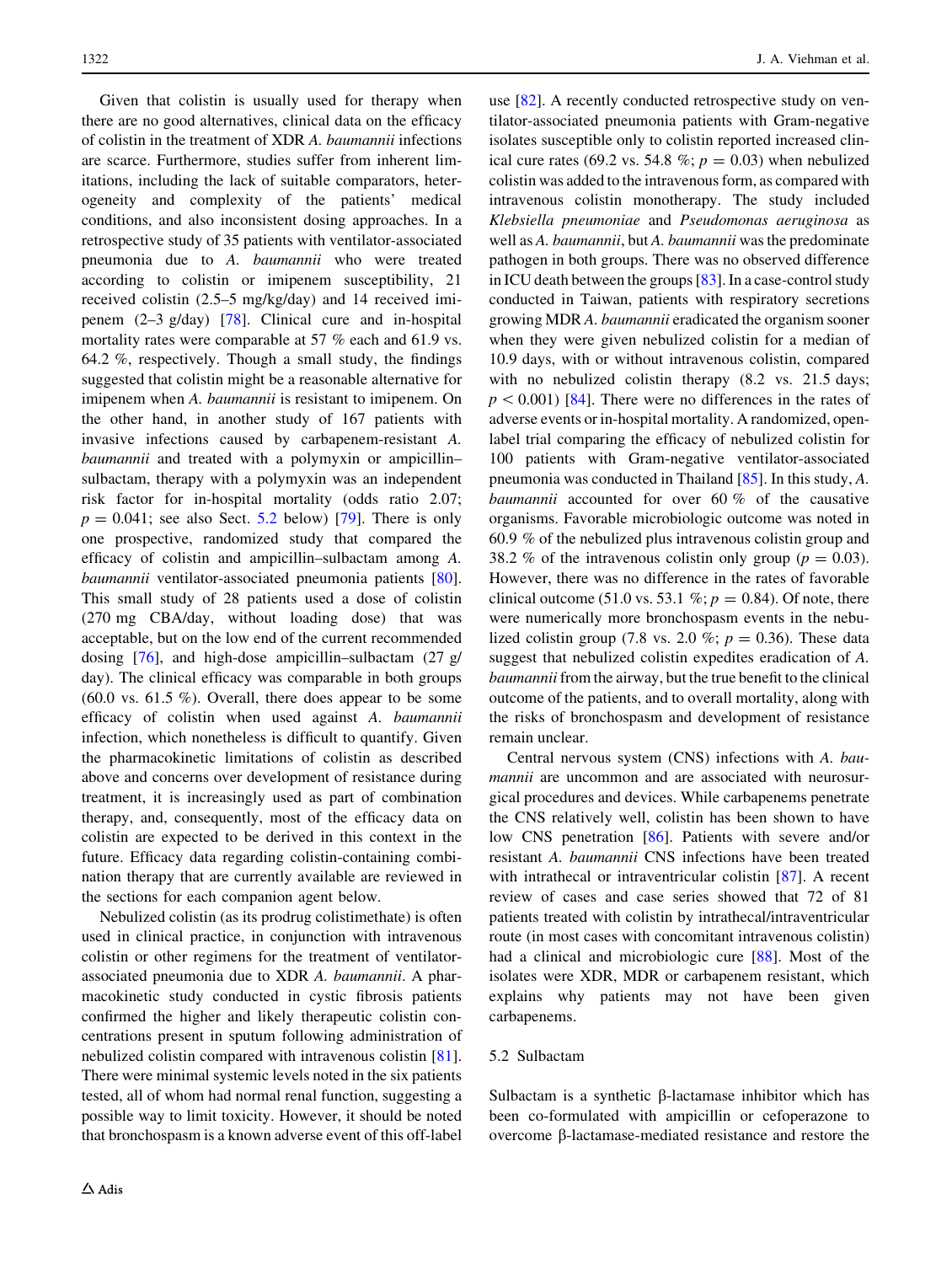activity of the co-formulated b-lactams. In addition, sulbactam itself has affinity for penicillin-binding proteins, in particular, types 1a and 2. As a result, it possesses intrinsic activity against Acinetobacter species [\[89,](#page-16-0) [90](#page-16-0)]. After a 1-g intravenous dose (the standard dose in the ampicillin–sulbactam 3-g formulation), a peak serum concentration of 40–60 mg/L is achieved, with an approximate half-life of 1h [\[91\]](#page-16-0). Susceptibility data are somewhat limited. An ampicillin–sulbactam susceptibility of 63.6 % was reported for Acinetobacter spp. isolates collected from US hospitals in the early 2000s [\[92\]](#page-16-0). However, a steady decline in the susceptibility rate of A. baumannii from 89 % in 2003 to 40 % in 2008 has also been reported from a US hospital system [\[93](#page-16-0)].

In mouse pneumonia models of A. baumannii, treatment with sulbactam achieved survival and clearance of the bacteria from the lungs that was comparable to imipenem, and better than colistin in one study, when the strains were not resistant to these agents [\[94](#page-16-0), [95\]](#page-16-0).

The only prospective, randomized study on this topic to date was conducted in Greece, where 28 patients with ventilator-associated pneumonia from XDR A. baumannii were randomized to receive ampicillin–sulbactam (9 g of sulbactam/day) or colistin (270 mg CBA/day) [\[80](#page-16-0)]. In this trial, the clinical response rates were comparable, with 76.8 % for ampicillin–sulbactam versus 73.3 % for colistin. Bacteriologic success rates, 14- and 28-day mortality rates and the rates of adverse events were also comparable between the two groups. Of note, all isolates were resistant to ampicillin–sulbactam and susceptible to colistin in vitro and the dose of the former was more than twice higher than the standard dose of 4 g/day. This suggests that the in vitro testing against sulbactam may not reflect clinical response and may need to be studied further to reflect the pharmacodynamics and pharmacokinetics of this higher dose.

Several observational studies have attempted to explore the efficacy of sulbactam. In a study of Acinetobacter bloodstream infections from Korea, 35 patients received cefoperazone–sulbactam and 12 received imipenem [\[96](#page-16-0)]. All isolates were susceptible in vitro to the agents given. The clinical response rates were comparable (77 vs. 75 %), though there was a trend towards lower 30-day mortality among those who received cefoperazone–sulbactam (20 vs. 50 %;  $p = 0.065$ ). However, while pneumonia was the most common source of bacteremia in both arms, 26 % of patients in the cefoperazone–sulbactam arm had a vascular catheter-related infection. No infections in the imipenem group were catheter-related, and thus the trend toward lower mortality might be explained by a more easily removable focus of infection. In another series of A. baumannii ventilator-associated pneumonia from the USA, 14 patients were treated with ampicillin–sulbactam and 63 with imipenem [[97\]](#page-16-0). The percentages of successfully treated episodes were similar in the two groups (93 vs. 83 %). There were no differences in the rates of microbiologic clearance and mortality either. Dosing information was not provided in either of these studies. Finally, a study from Brazil examined the efficacy of ampicillin–sulbactam and polymyxins (colistin or polymyxin B) against invasive carbapenem-resistant A. baumannii infections [\[79](#page-16-0)]. Here, 85 patients received ampicillin–sulbactam and 82 received polymyxins. Almost 30 % also received a carbapenem in both groups, despite all isolates demonstrating carbapenem resistance in vitro. Clinical response was observed in 60 % of the ampicillin–sulbactam group and 39 % of the polymyxin group, and treatment with polymyxins was an independent risk factor for in-hospital mortality (odds ratio 2.07;  $p = 0.04$ ). However, the median daily dose of colistin was 5.1 million IU, corresponding to approximately 150 mg CBA, which is substantially lower than the currently recommended dose [\[76](#page-15-0)]. The median daily dose of ampicillin–sulbactam was 9 g.

These data suggest that the use of sulbactam-containing regimens may have a role in the treatment of infections caused by carbapenem-resistant A. baumannii that remain susceptible to sulbactam. However, a recent report suggests an apparent lack of correlation between the level of sulbactam MICs and clinical response after treatment with this agent [[98\]](#page-16-0). Furthermore, the declining in vitro activity of sulbactam may limit the utility of this agent in the long term.

## 5.3 Tigecycline

Tigecycline is the first agent in the glycylcycline class that has been approved and marketed for clinical use. It is a derivative of minocycline and exerts its activity through inhibition of protein synthesis by binding to the 30S ribosomal subunit. Tigecycline is approved for use in complicated intra-abdominal, complicated skin and skin structure infections, and also community-acquired bacterial pneumonia in the USA. It is capable of circumventing many of the efflux and ribosomal protection mechanisms underlying tetracycline resistance, and thus has a broader spectrum of activity compared with the earlier tetracyclines [[99\]](#page-16-0). A. baumannii is broadly susceptible to tigecycline as a species [\[100](#page-16-0)]. Resistance to tigecycline is relatively rare but may develop through overexpression of efflux pumps, especially upon exposure to this agent [[37,](#page-14-0) [101,](#page-16-0) [102](#page-16-0)].

Tigecycline has unique pharmacokinetics where the large volume of distribution results in extensive tissue distribution but also a low serum peak concentration of 0.7 to 0.8 mg/L after the standard loading dose of 100 mg [\[103](#page-16-0)]. The use of this agent for bloodstream infection is controversial because of the low serum concentrations, and breakthrough bacteremia during therapy has been reported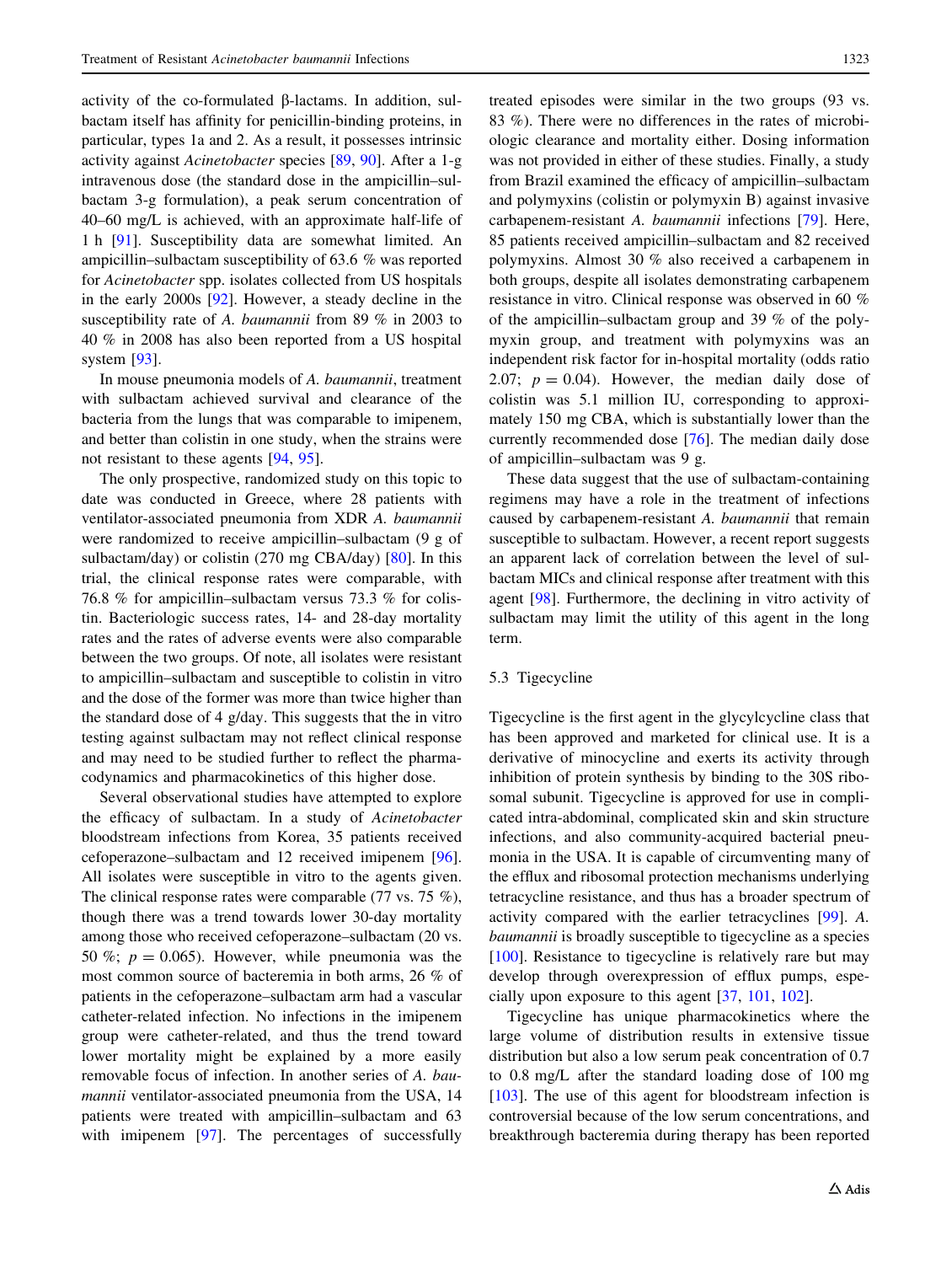[\[102](#page-16-0)]. Suboptimal clinical outcome (56 % infection-related mortality) has been reported for patients with carbapenemresistant A. baumannii bloodstream infection who were treated with tigecycline despite in vitro susceptibility [\[104](#page-16-0)]. In addition, it is generally not recommended for use in urinary tract infection since only 15–22 % is excreted unchanged in the urine [[105\]](#page-16-0).

Tigecycline is not approved for use in hospital-acquired pneumonia because of a phase III approval study which resulted in inferior clinical outcome in those who received tigecycline-based regimens compared with those who received imipenem-based regimens [[106\]](#page-16-0). The inferiority was driven by the lower clinical response rates among those with ventilator-associated pneumonia. Among the small subset of patients who had ventilator-associated pneumonia from A. baumannii, the clinical response rates for the tigecycline group and the imipenem group were 57.1 and 94.7 %, respectively. These clinical outcome data are consistent with findings in a mouse pneumonia model comparing imipenem and tigecycline, where only imipenem reduced mortality when infection was caused by either imipenem-susceptible or intermediate A. baumannii strains. Clearance of the bacteria from the lungs was also superior with imipenem compared with tigecycline [\[107](#page-16-0)]. However, recent data have suggested that clinical failure in pneumonia with tigecycline may be related to poor lung penetration and decreased AUC/MIC ratios. Given this hypothesis, a phase II trial was conducted for hospitalacquired pneumonia with doses of 75 and 100 mg of tigecycline every 12 h (standard dosing is 50 mg every 12 h), compared with imipenem. The overall cure rate in this small study was 85 % for the 100-mg dose of tigecycline, 75 % for imipenem and 70 % for the 75-mg dose of tigecycline [\[108](#page-16-0)]. Thus prior studies with standard-dose tigecycline in pneumonia may not have used the ideal dosing for this drug.

Observational clinical studies that compare the efficacy of tigecycline with comparators for XDR A. baumannii infections are scarce. The largest case series on the use of tigecycline for XDR A. baumannii infections comes from Taiwan, where 266 patients were treated with tigecycline alone or in combination with another agent (a carbapenem, expanded-spectrum cephalosporin or piperacillin–tazobactam), and 120 were treated with imipenem and sulbactam [\[109](#page-17-0)]. In both arms, the isolates were resistant to all antibiotics tested except tigecycline and colistin. The patients who received tigecycline were significantly less likely to be in an ICU, were less likely to be febrile, had lower serum creatinine, and were less likely to have sepsis, all pointing to the lower severity of illness as well as infection in the tigecycline group. Also, the tigecycline group was more likely to have pneumonia (64.7 vs. 31.7 %) and less likely to have bacteremia (18.0 vs. 43.3 %) compared with the non-tigecycline group. With these caveats in mind, there was no difference in 30-day mortality between the two groups, and there was a lower percentage of patients with unfavorable clinical outcome in the tigecycline group (30.8 vs. 50.0 %;  $p < 0.001$ ). Since the isolates were resistant to the agents used in the non-tigecycline group, the results suggest that there may be some efficacy of tigecycline in the treatment of XDR A. baumannii infections.

Tigecycline, despite all its limitations, may be effective when given early. Four of five patients (80.0 %) treated with tigecycline for imipenem-resistant A. baumannii bloodstream infection survived when therapy was started within 2 days, as opposed to only one of nine patients  $(11.1 \%)$  when therapy was started late [\[19](#page-14-0)]. In this study, the combination of tigecycline and colistin had a similar trend, where four of five patients (80.0 %) survived when treated early but none of five patients survived when treated late.

There remains significant concern about emergence of resistance on tigecycline monotherapy. Two clear instances of this have been reported in the literature, both with monotherapy. One was a ventilator-associated pneumonia treated with tigecycline monotherapy for an initially susceptible isolate, with subsequent resistant isolate in the lungs (greater than threefold increase in MIC) [\[110](#page-17-0)]. The other was a patient with a susceptible urinary isolate treated with tigecycline monotherapy, who had subsequent infection (pneumonia and epidural abscess) with a tigecyclineresistant isolate [[111\]](#page-17-0). Given the pharmacokinetics of tigecycline in relation to both urinary excretion and pulmonary concentrations, it is conceivable that subtherapeutic site concentrations contributed to resistance in these cases. Given these concerns, the role of tigecycline in pathogen-specific therapy of A. baumannii infections may be limited, at least in the context of monotherapy and at the currently approved dose.

## 5.4 Minocycline

Minocycline is a derivative of tetracycline. Like tigecycline, its mode of action is inhibition of the 30S ribosomal subunits. It maintains better activity against A. baumannii compared with tetracycline or doxycycline since it is generally less prone to efflux-mediated resistance, though it does not overcome resistance due to ribosomal protection, whereas tigecycline does [\[112](#page-17-0)]. It is almost completely absorbed when taken orally, and achieves a peak serum concentration of approximately 3 mg/L after a 200-mg dose, with a prolonged serum half-life of 12–18 h [[113\]](#page-17-0).

Minocycline maintains good in vitro activity against contemporary isolates of A. baumannii. In a surveillance study of MDR A. baumannii isolates collected in the USA between 2005 and 2011, 72.1 % were susceptible to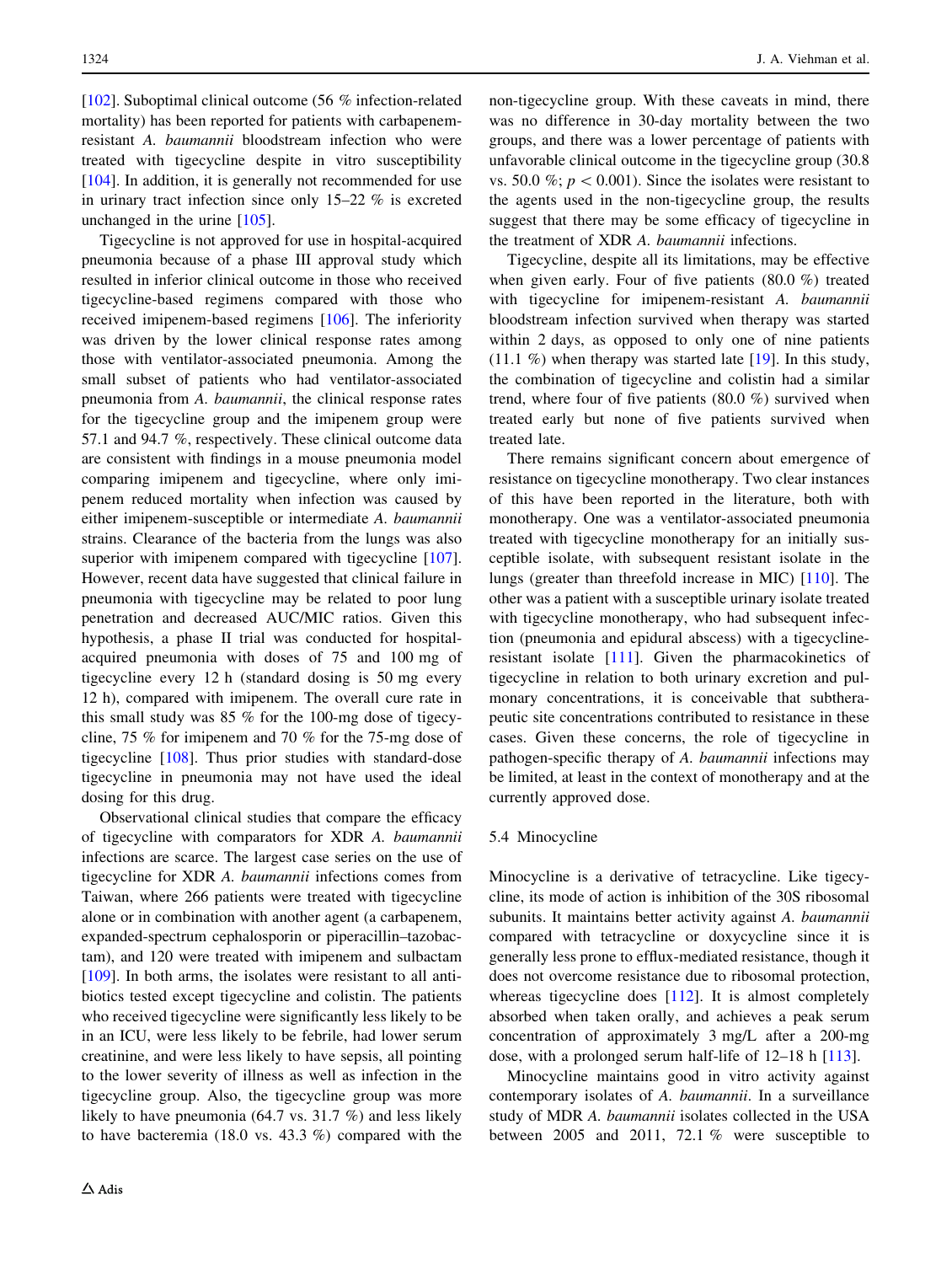minocycline, whereas only 8.7 % were susceptible to carbapenems [\[100\]](#page-16-0). In addition, a high rate of in vitro synergy has been observed between minocycline and colistin, meropenem or sulbactam for carbapenem-resistant A. bau-mannii [\[114](#page-17-0), [115](#page-17-0)]. However, reports of clinical experience remain extremely limited. In a series of eight patients treated with oral minocycline for traumatic wound infections due to MDR A. baumannii (six of which were resistant to carbapenems), minocycline therapy resulted in clinical cure in seven of the patients [[116\]](#page-17-0). These patients were young, otherwise healthy military service personnel. In another small series, four patients with ventilator-associated pneumonia due to XDR A. baumannii were treated with intravenous minocycline [[117\]](#page-17-0). One also received imipenem, though the isolate was resistant to this agent. All four patients had clinical improvement, and three of them had microbiologic clearance as well. A retrospective single-center study on carbapenem-resistant A. baumannii ventilator-associated pneumonia found a good rate of clinical response in 36 patients treated with doxycycline or minocycline in monotherapy or combination therapy (81.8 and 80 %, respectively) [[118\]](#page-17-0). Of note, 76 % of the isolates were susceptible to aminoglycosides, and these were the most common drugs used in combination.

Despite the well-maintained in vitro activity, the bacteriostatic action of minocycline and the availability of tigecycline, to which a higher proportion of carbapenemresistant and XDR A. baumannii are susceptible, limit the clinical use of minocycline for A. baumannii infections. However, it may have roles in the context of combination therapy or as step-down therapy given the availability of both intravenous and oral formulations. Clearly, more clinical data are needed on the use of this agent to make a better assessment of its role in the therapy of A. baumannii infections.

## 5.5 Rifampin

Rifampin often retains low MICs for XDR A. baumannii. While rifampin cannot be used for treatment alone because of rapid emergence of resistance, its potential role in combinations with other agents, in particular, colistin, has been explored (for further discussion of combination therapy, see Sect. [5.8\)](#page-11-0). In vitro synergy between colistin and rifampin has been demonstrated for MDR and carbapenem-resistant A. baumannii at their MICs [\[119](#page-17-0), [120](#page-17-0)]. Efficacy of rifampin alone or in combination with colistin, imipenem or sulbactam was also shown in pneumonia and meningitis models [[121\]](#page-17-0), and rifampin alone or with colistin prolonged survival of neutropenic rats in a thigh infection model [\[122](#page-17-0)], both models using carbapenemresistant A. baumannii. Clinical case series have also shown low infection-related mortality (21 %) among

patients with XDR A. baumannii nosocomial pneumonia or bloodstream infection treated with this combination [\[123](#page-17-0)].

Two prospective clinical trials have been conducted on this topic. In an open-label, randomized trial comparing the efficacy of colistin alone and colistin plus rifampin conducted in Turkey, 43 patients with ventilator-associated pneumonia due to carbapenem-resistant A. baumannii were enrolled [\[124](#page-17-0)]. Twenty-two patients were treated with colistin alone, and 21 were treated with the combination. The dose of colistin was 300 mg CBA/day. The two groups were comparable with the exception of the mean Sequential Organ Failure Assessment (SOFA) score, which was higher for the combination group. The crude in-hospital mortality was nominally higher for the colistin group (72.7 %) compared with the combination group (61.9 %), and so was the pneumonia-related mortality (63.6 vs. 38.1  $%$ ). Synergy was observed between colistin and rifampin for all isolates in vitro. Twenty-three percent developed nephrotoxicity, but none had hepatotoxicity from rifampin. Overall this study was underpowered to detect relevant differences in mortality and other key outcomes.

The other, larger study was conducted in Italy [\[125](#page-17-0)]. This was a multicenter, open-label, randomized trial comparing the efficacy of colistin alone and colistin plus rifampin. Patients with life-threatening infection due to XDR A. baumannii which remained susceptible to colistin were enrolled. The study was powered to detect a 20 % absolute difference in 30-day mortality between the two groups. A total of 210 patients were enrolled, and 209 received at least one dose of the study drug(s). The baseline characteristics were comparable, with most patients located in ICUs. There was no mortality difference between the two groups (43.4 % for the combination group, 42.9 % for the colistin group). This was the case even when patients who had rifampin-resistant isolates were excluded. However, the microbiologic eradication rate was significantly higher in the combination group (60.6 vs. 44.8 %;  $p = 0.034$ ). In terms of adverse events, renal impairment occurred evenly (26.2 % overall), but hepatic dysfunction was nominally more common in the combination group, presumably due to rifampin use (20.8 vs. 11.9 %;  $p = 0.13$ ). Several aspects of this study are worth a mention. The dose of colistin was approximately 180 mg CBA/ day, which is lower than the dosing recommended currently based on contemporary pharmacokinetic assessments [\[76](#page-15-0)], though this would have affected both groups equally if anything. In addition, meropenem was added in the colistin group more frequently than in the combination group (15.9 vs. 3.9 %), which may have improved the outcome in the colistin group compared with what might have been achieved with colistin alone.

Taken together, the beneficial effect of adding rifampin in the treatment of XDR A. baumannii infection, which had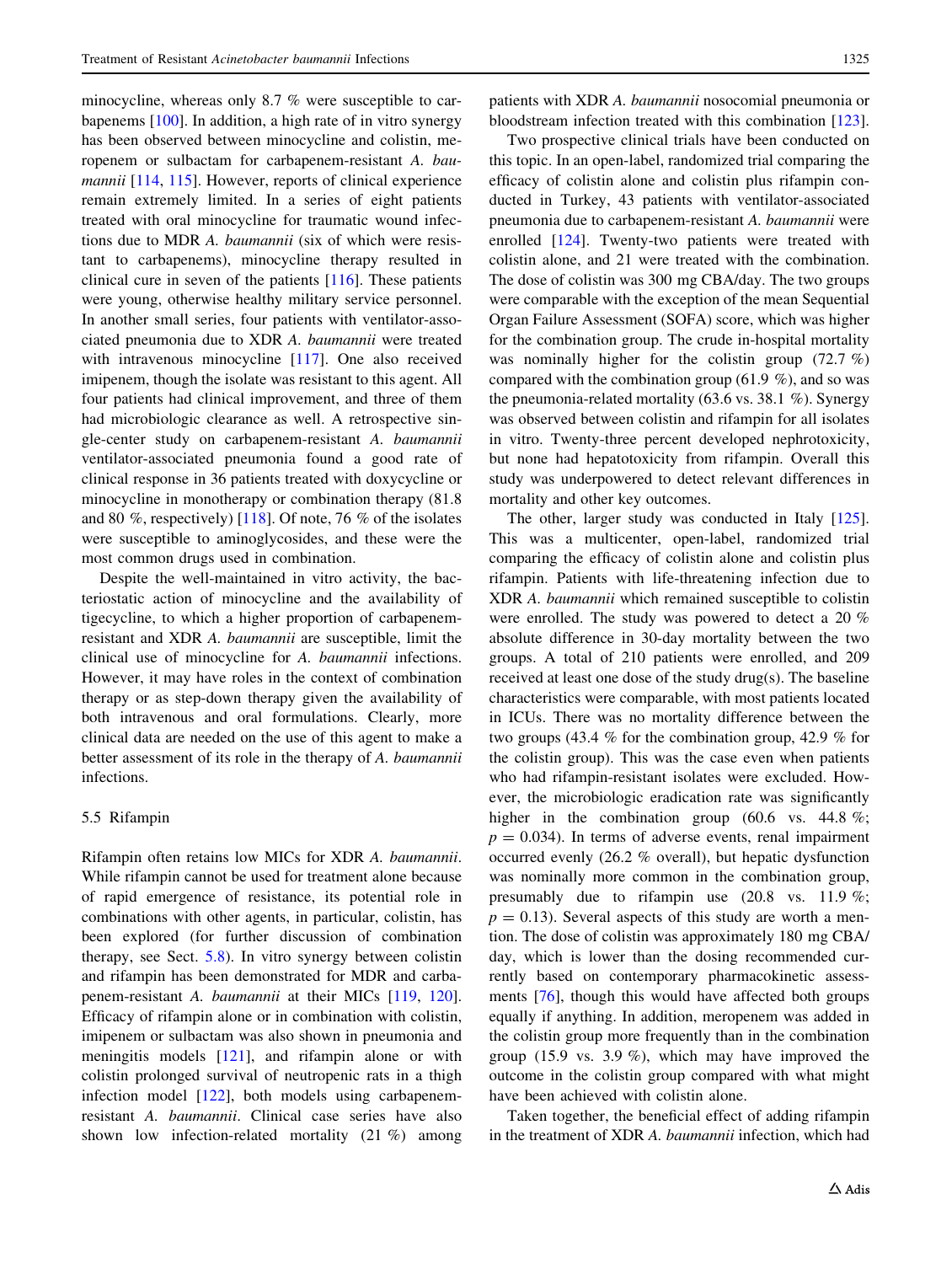<span id="page-11-0"></span>been suggested repeatedly by in vitro and animal studies, has not been demonstrated in two randomized, controlled trials. Also, given the potential for hepatotoxicity and significant drug interactions due to the induction of cytochrome P450 3A4, the use of rifampin is currently not recommend in the treatment of A. baumannii infection.

#### 5.6 Fosfomycin

Fosfomycin is an inhibitor of peptidoclycan biosynthesis which has a broad spectrum of activity across Gram-positive and Gram-negative pathogens, but not A. baumannii [\[126](#page-17-0)]. However, in vitro synergy has been reported between fosfomycin and colistin or sulbactam among carbapenem-resistant A. baumannii [[127\]](#page-17-0).

The results of a randomized controlled trial of colistin versus colistin plus fosfomycin for infections caused by carbapenem-resistant A. baumannii were presented recently from Thailand [\[128](#page-17-0)]. In this study, 99 patients were enrolled and 94 were included in the analysis, 47 in each group. Fosfomycin was given at 4 g every 12 h intravenously to patients in the combination arm, and colistin was given at 5 mg CBA/kg/day to both groups for 7–14 days. The two groups did not differ in favorable clinical outcomes (59.6 vs. 55.3 %;  $p = 0.835$ ) nor mortality at 28 days (46.8 vs. 57.4 %;  $p = 0.409$ ). However, microbiologic eradication rates at the end of treatment were significantly higher in the combination group (100 vs. 81.2 %;  $p = 0.01$ ). Of concern, the dose of fosfomycin was lower than has been used in other infections. In addition, this study was grossly underpowered to detect a relevant difference in mortality, but, like with rifampin, microbiologic clearance was significantly improved when combination therapy was used. Therefore, the combination of colistin and fosfomycin appears to merit further investigation.

#### 5.7 Glycopeptides

Glycopeptides, including vancomycin, teicoplanin and telavancin, exert their activity by inhibiting peptidoglycan synthesis, but they do not penetrate the Gram-negative bacterial outer membrane and are considered inactive against Gram-negative pathogens. However, disruption of the outer membrane may allow them to reach their targets in Gram-negative bacteria. This phenomenon was initially suggested in colistin-resistant A. baumannii [[129\]](#page-17-0). Subsequently, a series of investigations, both in vitro and using waxworm infection models, have reported potent synergy between glycopeptides and colistin [[130–132\]](#page-17-0). A recent study evaluating A. baumannii clinical isolates from a Greek hospital found that seven of the ten colistin-susceptible isolates had synergy with daptomycin via time-kill methodology. This suggests that daptomycin, similarly to vancomycin, may be useful when combined with colistin [\[133](#page-17-0)].

An observational study conducted in Spain compared the outcome of patients who had carbapenem-resistant A. baumannii ventilator-associated pneumonia or bacteremia, 29 of them treated with colistin and vancomycin and 28 of them treated with colistin without vancomycin [\[134](#page-17-0)]. The clinical cure rate was similar in both treatment groups (55.2 vs. 67.9 %;  $p = 0.32$ ), and microbiologic eradication was documented in 65.2 % of patients treated with colistin and in 54.2 % of patients treated with combined therapy  $(p = 0.44)$ . However, the rate of renal failure was significantly higher in the combination therapy group (55.2 vs. 28.6 %;  $p = 0.04$ ).

A similar study from Italy, where 166 patients who were given colistin for any Gram-negative infections were surveyed, showed somewhat opposing results [\[135](#page-17-0)]. Approximately 60 % of the infections were due to carbapenemresistant A. baumannii. Sixty-eight received a colistin– glycopeptide combination, and 98 received colistin without a glycopeptide. The combination group had more bloodstream infections and less ventilator-associated pneumonia. The 30-day mortality for patients with carbapenem-resistant A. baumannii infection was comparable (41.7 vs. 35.3 %;  $p = 0.54$ ) and so was the rate of nephrotoxicity (10.4 vs. 15.7 %;  $p = 0.55$ ). Of note, colistin–glycopeptide combination therapy given for 5 days or longer was an independent protective factor for survival (hazard ratio 0.41;  $p = 0.04$ ).

Given these inconclusive data, more clinical studies are needed on this topic, ideally as a prospective controlled study, especially given the difficulty in controlling for the differences in Gram-positive co-infections.

## 5.8 Role of Combination Therapy

While colistin is a key drug in the therapy of XDR A. baumannii infections, there are concerns regarding its unpredictable and suboptimal pharmacokinetics [[76,](#page-15-0) [77\]](#page-15-0) and documentation of emergence of colistin resistance during therapy [\[136](#page-17-0), [137](#page-17-0)]. Similar concerns about suboptimal pharmacokinetics and resistance emerging on therapy exist for tigecycline [\[108](#page-16-0), [110,](#page-17-0) [111\]](#page-17-0). Regarding sulbactam, optimal dosing is unclear and there is concern about in vitro efficacy not necessarily predicting clinical outcomes [\[98](#page-16-0)]. Given these concerns, various combination regimens have been studied mostly with colistin serving as one of the agents. The studies which have focused on comparing combination and monotherapy are listed in Table [2](#page-5-0).

In a large retrospective study from 27 Turkish hospitals, the clinical outcome of patients with XDR A. baumannii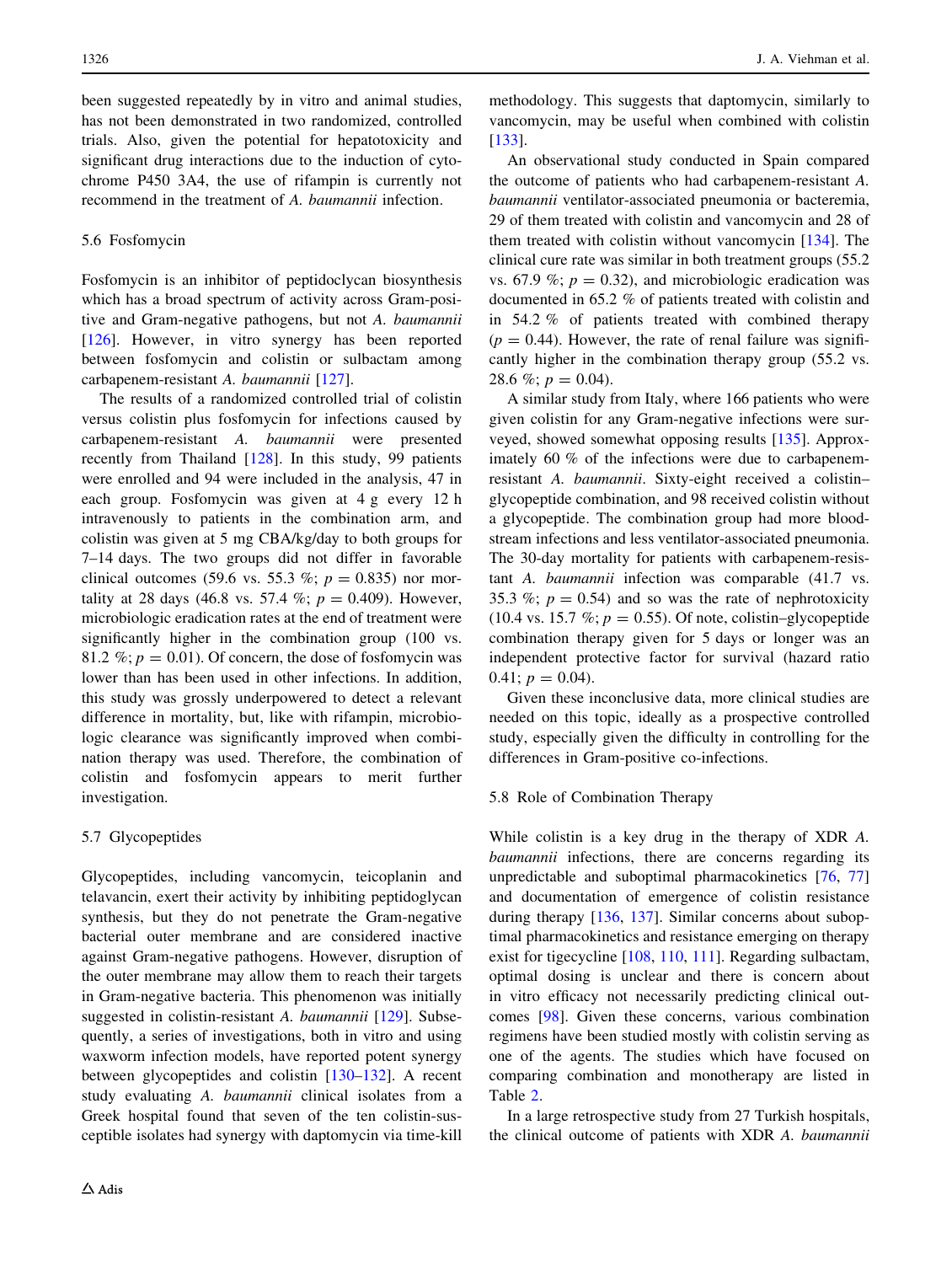<span id="page-12-0"></span>bloodstream infections was investigated [\[23](#page-14-0)]. Thirty-six of them received colistin monotherapy, whereas 214 received colistin-based combination therapy (102 with a carbapenem, 69 with ampicillin–sulbactam or sulbactam, and 43 with other agents). The baseline characteristics were comparable among the groups, and all isolates were susceptible to colistin and not more than one additional class, but no specific microbiologic breakdown was reported. None received a loading dose of colistin, and the standard dose of colistin was 5 mg CBA/kg/day. The in-hospital mortality rate was significantly lower in the combination group compared with the monotherapy group (52.3 vs. 72.2 %;  $p = 0.03$ ), and the rate of microbiologic eradication was also significantly higher in the combination group than the monotherapy group (79.9 vs. 55.6 %;  $p = 0.001$ ). When the combination group was broken down by the agent that accompanied colistin, no difference in mortality was observed.

In another observational study, including 69 patients with solid organ transplantation who developed XDR A. baumannii infection, where most developed ventilatorassociated pneumonia, treatment with a combination of colistin and a carbapenem was an independent predictor of survival, whereas none of four patients who received any monotherapy survived; however, none in the monotherapy group received colistin [[138\]](#page-17-0). In yet another single-center study, in which all patients on colistin were evaluated for clinical cure versus deterioration, 87 % of patients on colistin monotherapy and 84 % of those on colistin and meropenem combination had a clinical cure, whereas the rate of cure with colistin and piperacillin–tazobactam combination was 68 % and the rate of cure with colistin and sulbactam was 73 % for A. baumannii infection. Of note, in this study, lower dose colistin was associated with poor outcomes compared with higher doses [[139](#page-18-0)]. The inadequacy of monotherapy for resistant A. baumannii infections may be due to a lack of highly effective drugs and/or the lack of adequate site concentrations of drugs. The possibility of synergy with, for example, glycopeptides, may mitigate the first consideration. In addition, combination therapy for drugs with pharmacokinetic challenges may help mitigate the concern for resistance on therapy with colistin and tigecycline. These concerns, together with the unique pharmacokinetic properties of colistin (which is administered as a prodrug), support the use of combination regimens for the treatment of invasive XDR A. baumannii infections.

Many questions remain unanswered, however. Is combination therapy still beneficial when dosing of colistin is optimized? Are patients at a higher risk for adverse events, especially nephrotoxicity, when multiple agents are used together? How can we best prevent the emergence of colistin resistance? The results from the ongoing randomized trials comparing colistin monotherapy and colistin–carbapenem combination therapy for the treatment of XDR Gram-negative pathogens, including XDR A. baumannii, should help address these questions.

## 5.9 Importance of Early Appropriate Therapy

Early appropriate antimicrobial therapy [i.e., therapy including agent(s) that have in vitro activity] is crucial in reducing mortality due to severe sepsis and septic shock, in particular, for cases caused by resistant Gram-negative pathogens, including A. baumannii [[140,](#page-18-0) [141](#page-18-0)]. Furthermore, the risk of inappropriate early antimicrobial therapy increases substantially when the infecting strain is carbapenem resistant [[24\]](#page-14-0). Evidence is accumulating that this is also the case for A. baumannii, in that higher mortality for XDR and carbapenem-resistant infections is strongly correlated with delay in the institution of appropriate therapy.

For imipenem-resistant A. baumannii bloodstream infection studied in Taiwan, patients given early appropriate therapy with colistin alone, tigecycline alone, or a combination of colistin and tigecycline had lower mortality (37.5, 20, 20 %) than those not given early appropriate therapy with the same agents  $(88.2, 88.9, 100\%)$  $(p = 0.017, 0.023, 0.048)$  [\[12](#page-13-0)]. Another study from Taiwan investigated the appropriateness of therapy and clinical outcome among 252 cases of A. baumannii bloodstream infection [[142](#page-18-0)]. Here, administration of appropriate therapy within 48 h of the onset of bloodstream infection was an independent predictor of survival at 14 days (odds ratio 0.22;  $p < 0.001$ ). When adjusted for the severity of illness, early appropriate therapy predicted survival among patients with an Acute Physiology and Chronic Health Evaluation (APACHE) II score of 25 or greater. The protective effect of early appropriate therapy has also been demonstrated in a study of A. baumannii bloodstream infections conducted in Turkey (30-day mortality of 39.5 % for appropriate therapy vs. 65.0 % for inappropriate therapy;  $p = 0.011$ ) [\[143](#page-18-0)] and a Brazilian study describing A. baumannii infections among solid organ transplant recipients, where early appropriate therapy was associated with significantly lower A. *baumannii*-related mortality (odds ratio  $= 0.04$ ;  $p = 0.03$  [[144\]](#page-18-0).

Early administration of an agent which has activity against the offending strain of A. baumannii is therefore critical in improving survival of patients, especially for those who are critically ill. Rapid identification of A. baumannii, and possibly XDR or carbapenem resistance, would be crucial in shortening the time until appropriate therapy is instituted, at least presumptively. At this point, it is not clear whether adequate therapy means one or multiple agents with activity. If, as some data suggest, combination therapy for A. baumannii is superior to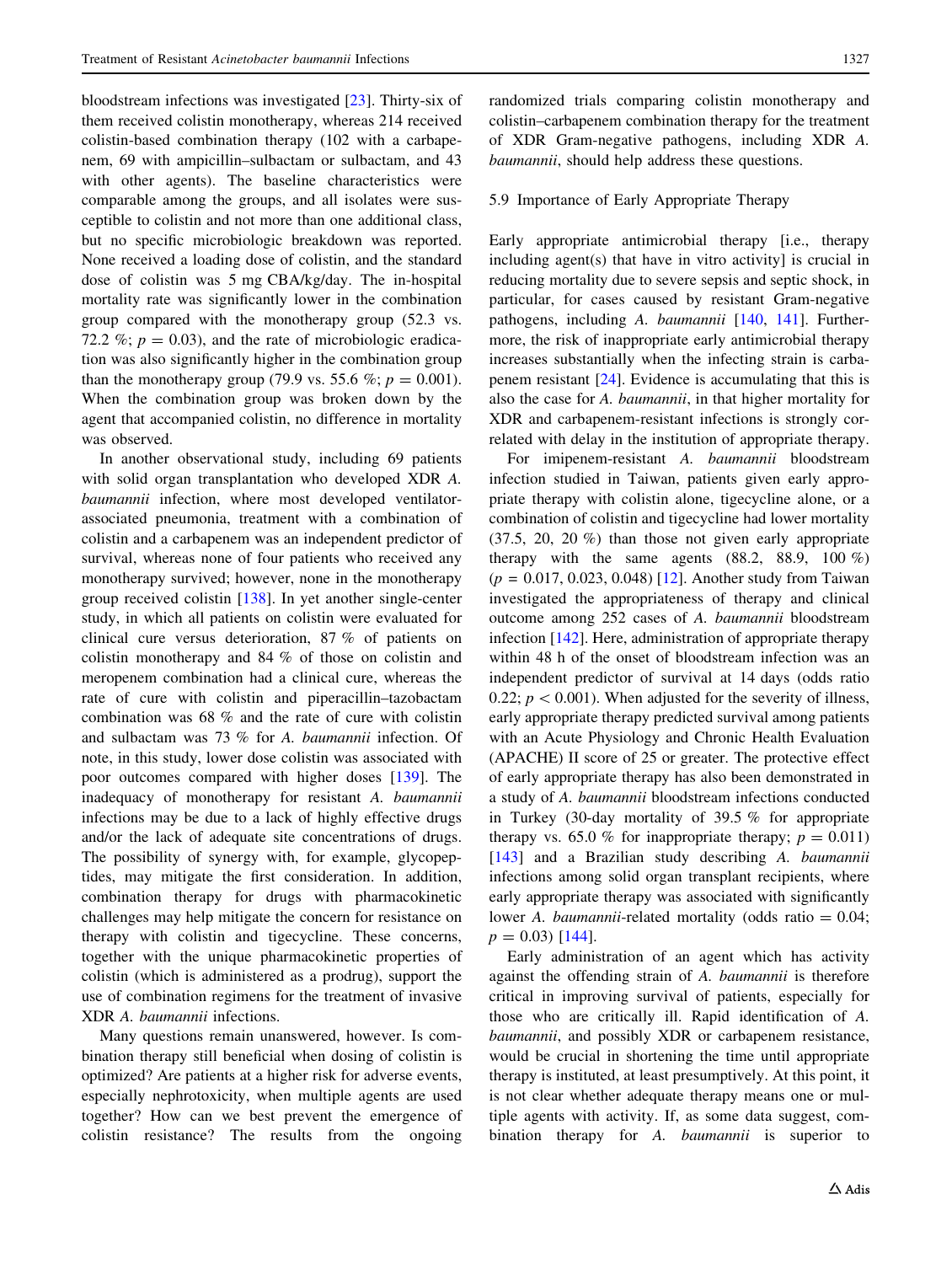<span id="page-13-0"></span>monotherapy, it may be that multiple active agents, at optimal dosing, early in the course of infection, will be the most effective way to treat these infections. Advances in diagnostics, such as direct species identification from clinical samples using matrix-assisted laser desorption ionization–time of flight (MALDI–TOF), can be leveraged to achieve this goal.

# 6 Concluding Remarks

A. baumannii is a significant healthcare-associated pathogen, causing invasive infections in patients with co-morbid conditions and pre-existing illnesses. The current data suggest that carbapenem-resistant strains are likely to respond better to colistin-based combination therapy compared with monotherapy. At this point, it remains unclear what the optimal companion agent is in the setting of carbapenem resistance. There are at least two advantages of combination therapy. The first involves decreasing time to effective therapy, especially given the time it takes for colistin to achieve therapeutic levels in the blood. The second relates to targeting multiple cellular mechanisms to enhance the overall antibacterial activity when the activities of single agents are no longer considered reliable.

Given the increase in carbapenem resistance in the last decade, this once-reliable drug class now offers only slightly better than 50 % coverage of this pathogen. A priori prediction of resistance is difficult as A. baumannii has multiple related mechanisms of resistance. If carbapenem resistance continues to increase in A. baumannii, empiric coverage for carbapenem-resistant and XDR strains will likely require colistin-based combination therapy even prior to determination of antimicrobial susceptibilities in critically ill patients. This would represent a major shift from current practice where the use of colistin is usually considered only in the context of definitive, salvage therapy, rather than empiric therapy. The ongoing clinical trials may indicate which specific colistin-containing regimens are most effective while minimizing toxicity in this population and give some guidance in these situations.

Acknowledgments This work was supported in part by a research grant from the National Institutes of Health to Y.D. (R01AI104895). Y.D. has received a research grant from Merck and has served on an advisory board for Shionogi. J.A.V. has no potential conflicts of interest. M.H.N. has no potential conflicts of interest.

#### References

1. Peleg AY, Seifert H, Paterson DL. Acinetobacter baumannii: emergence of a successful pathogen. Clin Microbiol Rev. 2008;21(3):538–82.

- 2. Sievert DM, Ricks P, Edwards JR, Schneider A, Patel J, Srinivasan A, et al. Antimicrobial-resistant pathogens associated with healthcare-associated infections: summary of data reported to the National Healthcare Safety Network at the Centers for Disease Control and Prevention, 2009–2010. Infect Control Hosp Epidemiol. 2013;34(1):1–14.
- 3. Chuang YC, Sheng WH, Li SY, Lin YC, Wang JT, Chen YC, et al. Influence of genospecies of Acinetobacter baumannii complex on clinical outcomes of patients with Acinetobacter bacteremia. Clin Infect Dis. 2011;52(3):352–60.
- 4. Magiorakos AP, Srinivasan A, Carey RB, Carmeli Y, Falagas ME, Giske CG, et al. Multidrug-resistant, extensively drugresistant and pandrug-resistant bacteria: an international expert proposal for interim standard definitions for acquired resistance. Clin Microbiol Infect. 2012;18(3):268–81.
- 5. Queenan AM, Pillar CM, Deane J, Sahm DF, Lynch AS, Flamm RK, et al. Multidrug resistance among Acinetobacter spp. in the USA and activity profile of key agents: results from CAPITAL Surveillance 2010. Diagn Microbiol Infect Dis. 2012;73(3): 267–70.
- 6. Pogue JM, Mann T, Barber KE, Kaye KS. Carbapenem-resistant Acinetobacter baumannii: epidemiology, surveillance and management. Expert Rev Anti Infect Ther. 2013;11(4):383–93.
- 7. Hidron AI, Edwards JR, Patel J, Horan TC, Sievert DM, Pollock DA, et al. NHSN annual update: antimicrobial-resistant pathogens associated with healthcare-associated infections: annual summary of data reported to the National Healthcare Safety Network at the Centers for Disease Control and Prevention, 2006–2007. Infect Control Hosp Epidemiol. 2008;29(11): 996–1011.
- 8. Kallen AJ, Hidron AI, Patel J, Srinivasan A. Multidrug resistance among gram-negative pathogens that caused healthcareassociated infections reported to the National Healthcare Safety Network, 2006-2008. Infect Control Hosp Epidemiol. 2010; 31(5):528–31.
- 9. Mera RM, Miller LA, Amrine-Madsen H, Sahm DF. Acinetobacter baumannii 2002–2008: increase of carbapenem-associated multiclass resistance in the United States. Microb Drug Resist. 2010;16(3):209–15.
- 10. Schleicher X, Higgins PG, Wisplinghoff H, Korber-Irrgang B, Kresken M, Seifert H. Molecular epidemiology of Acinetobacter baumannii and Acinetobacter nosocomialis in Germany over a 5-year period (2005–2009). Clin Microbiol Infect. 2013;19(8): 737–42.
- 11. Chuang YC, Sheng WH, Lauderdale TL, Li SY, Wang JT, Chen YC, et al. Molecular epidemiology, antimicrobial susceptibility and carbapenemase resistance determinants among Acinetobacter baumannii clinical isolates in Taiwan. J Microbiol Immunol Infect. 2013; in press.
- 12. Wisplinghoff H, Paulus T, Lugenheim M, Stefanik D, Higgins PG, Edmond MB, et al. Nosocomial bloodstream infections due to Acinetobacter baumannii, Acinetobacter pittii and Acinetobacter nosocomialis in the United States. J Infect. 2012;64(3): 282–90.
- 13. Adams-Haduch JM, Onuoha EO, Bogdanovich T, Tian GB, Marschall J, Urban CM, et al. Molecular epidemiology of carbapenem-nonsusceptible Acinetobacter baumannii in the United States. J Clin Microbiol. 2011;49(11):3849–54.
- 14. Ng TM, Teng CB, Lye DC, Apisarnthanarak A. A multicenter case–case control study for risk factors and outcomes of extensively drug-resistant Acinetobacter baumannii bacteremia. Infect Control Hosp Epidemiol. 2014;35(1):49–55.
- 15. Sheng WH, Liao CH, Lauderdale TL, Ko WC, Chen YS, Liu JW, et al. A multicenter study of risk factors and outcome of hospitalized patients with infections due to carbapenem-resistant Acinetobacter baumannii. Int J Infect Dis. 2010;14(9):e764–9.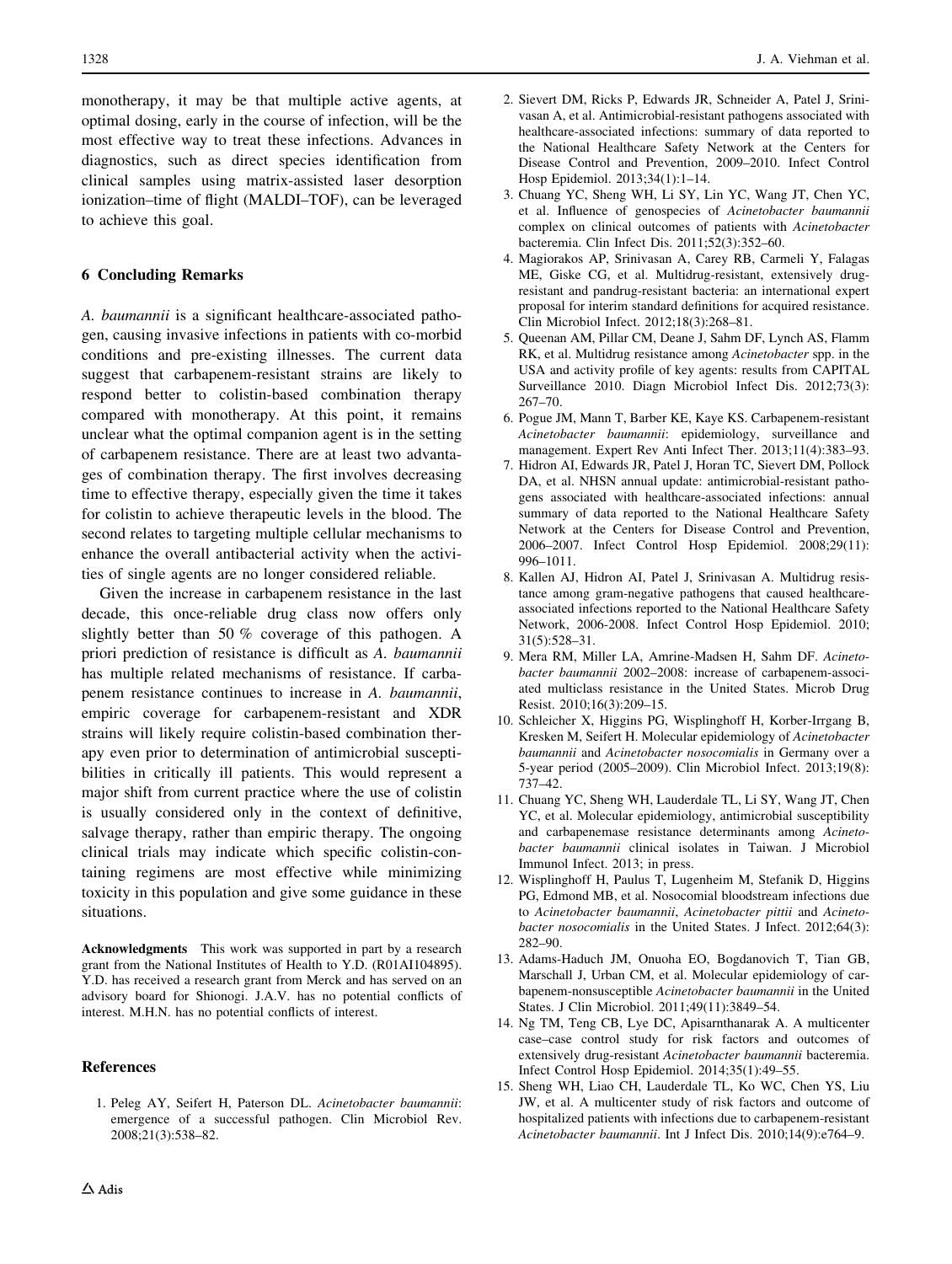- <span id="page-14-0"></span>16. Cisneros JM, Rodriguez-Bano J, Fernandez-Cuenca F, Ribera A, Vila J, Pascual A, et al. Risk-factors for the acquisition of imipenem-resistant Acinetobacter baumannii in Spain: a nationwide study. Clin Microbiol Infect. 2005;11(11):874–9.
- 17. Lee SO, Kim NJ, Choi SH, Hyong Kim T, Chung JW, Woo JH, et al. Risk factors for acquisition of imipenem-resistant Acinetobacter baumannii: a case–control study. Antimicrob Agents Chemother. 2004;48(1):224–8.
- 18. Lemos EV, de la Hoz FP, Einarson TR, McGhan WF, Quevedo E, Castaneda C, et al. Carbapenem resistance and mortality in patients with Acinetobacter baumannii infection: systematic review and meta-analysis. Clin Microbiol Infect. 2014;20(5):416–23.
- 19. Lee HY, Chen CL, Wu SR, Huang CW, Chiu CH. Risk factors and outcome analysis of Acinetobacter baumannii complex bacteremia in critical patients. Crit Care Med. 2014;42(5): 1081–8.
- 20. Kim SY, Jung JY, Kang YA, Lim JE, Kim EY, Lee SK, et al. Risk factors for occurrence and 30-day mortality for carbapenem-resistant Acinetobacter baumannii bacteremia in an intensive care unit. J Korean Med Sci. 2012;27(8):939–47.
- 21. Kang G, Hartzell JD, Howard R, Wood-Morris RN, Johnson MD, Fraser S, et al. Mortality associated with Acinetobacter baumannii complex bacteremia among patients with war-related trauma. Infect Control Hosp Epidemiol. 2010;31(1):92–4.
- 22. Kim YJ, Kim SI, Hong KW, Kim YR, Park YJ, Kang MW. Risk factors for mortality in patients with carbapenem-resistant Acinetobacter baumannii bacteremia: impact of appropriate antimicrobial therapy. J Korean Med Sci. 2012;27(5):471–5.
- 23. Batirel A, Balkan, II, Karabay O, Agalar C, Akalin S, Alici O, et al. Comparison of colistin–carbapenem, colistin–sulbactam, and colistin plus other antibacterial agents for the treatment of extremely drug-resistant Acinetobacter baumannii bloodstream infections. Eur J Clin Microbiol Infect Dis. 2014;33(8):1311–22.
- 24. Esterly JS, Griffith M, Qi C, Malczynski M, Postelnick MJ, Scheetz MH. Impact of carbapenem resistance and receipt of active antimicrobial therapy on clinical outcomes of Acinetobacter baumannii bloodstream infections. Antimicrob Agents Chemother. 2011;55(10):4844–9.
- 25. Munoz-Price LS, Zembower T, Penugonda S, Schreckenberger P, Lavin MA, Welbel S, et al. Clinical outcomes of carbapenemresistant Acinetobacter baumannii bloodstream infections: study of a 2-state monoclonal outbreak. Infect Control Hosp Epidemiol. 2010;31(10):1057–62.
- 26. Chopra T, Marchaim D, Awali RA, Krishna A, Johnson P, Tansek R, et al. Epidemiology of bloodstream infections caused by Acinetobacter baumannii and impact of drug resistance to both carbapenems and ampicillin–sulbactam on clinical outcomes. Antimicrob Agents Chemother. 2013;57(12):6270–5.
- 27. Woodford N, Turton JF, Livermore DM. Multiresistant Gram-negative bacteria: the role of high-risk clones in the dissemination of antibiotic resistance. FEMS Microbiol Rev. 2011;35(5):736–55.
- 28. Hujer KM, Hamza NS, Hujer AM, Perez F, Helfand MS, Bethel CR, et al. Identification of a new allelic variant of the Acinetobacter baumannii cephalosporinase, ADC-7 ß-lactamase: defining a unique family of class C enzymes. Antimicrob Agents Chemother. 2005;49(7):2941–8.
- 29. Bou G, Martinez-Beltran J. Cloning, nucleotide sequencing, and analysis of the gene encoding an AmpC  $\beta$ -lactamase in Acinetobacter baumannii. Antimicrob Agents Chemother. 2000;44(2): 428–32.
- 30. Heritier C, Poirel L, Nordmann P. Cephalosporinase overexpression resulting from insertion of ISAba1 in Acinetobacter baumannii. Clin Microbiol Infect. 2006;12(2):123–30.
- 31. Lopes BS, Amyes SG. Role of ISAba1 and ISAba125 in governing the expression of  $bla<sub>ADC</sub>$  in clinically relevant

Acinetobacter baumannii strains resistant to cephalosporins. J Med Microbiol. 2012;61(Pt 8):1103–8.

- 32. Tian GB, Adams-Haduch JM, Taracila M, Bonomo RA, Wang HN, Doi Y. Extended-spectrum AmpC cephalosporinase in Acinetobacter baumannii: ADC-56 confers resistance to cefepime. Antimicrob Agents Chemother. 2011;55(10):4922–5.
- 33. Vahaboglu H, Ozturk R, Aygun G, Coskunkan F, Yaman A, Kaygusuz A, et al. Widespread detection of PER-1-type extended-spectrum β-lactamases among nosocomial Acinetobacter and Pseudomonas aeruginosa isolates in Turkey: a nationwide multicenter study. Antimicrob Agents Chemother. 1997;41(10): 2265–9.
- 34. Lee Y, Bae IK, Kim J, Jeong SH, Lee K. Dissemination of ceftazidime-resistant Acinetobacter baumannii clonal complex 92 in Korea. J Appl Microbiol. 2012;112(6):1207–11.
- 35. Naas T, Coignard B, Carbonne A, Blanckaert K, Bajolet O, Bernet C, et al. VEB-1 extended-spectrum  $\beta$ -lactamase-producing Acinetobacter baumannii, France. Emerg Infect Dis. 2006;12(8):1214–22.
- 36. Adams-Haduch JM, Paterson DL, Sidjabat HE, Pasculle AW, Potoski BA, Muto CA, et al. Genetic basis of multidrug resistance in Acinetobacter baumannii clinical isolates at a tertiary medical center in Pennsylvania. Antimicrob Agents Chemother. 2008;52(11):3837–43.
- 37. Rumbo C, Gato E, Lopez M, Ruiz de Alegria C, Fernandez-Cuenca F, Martinez-Martinez L, et al. Contribution of efflux pumps, porins, and b-lactamases to multidrug resistance in clinical isolates of Acinetobacter baumannii. Antimicrob Agents Chemother. 2013;57(11):5247–57.
- 38. Heritier C, Poirel L, Lambert T, Nordmann P. Contribution of acquired carbapenem-hydrolyzing oxacillinases to carbapenem resistance in Acinetobacter baumannii. Antimicrob Agents Chemother. 2005;49(8):3198–202.
- 39. Turton JF, Ward ME, Woodford N, Kaufmann ME, Pike R, Livermore DM, et al. The role of ISAbal in expression of OXA carbapenemase genes in Acinetobacter baumannii. FEMS Microbiol Lett. 2006;258(1):72–7.
- 40. Figueiredo S, Poirel L, Papa A, Koulourida V, Nordmann P. Overexpression of the naturally occurring  $bla_{\text{OXA-51}}$  gene in Acinetobacter baumannii mediated by novel insertion sequence ISAba9. Antimicrob Agents Chemother. 2009;53(9):4045–7.
- 41. Higgins PG, Perez-Llarena FJ, Zander E, Fernandez A, Bou G, Seifert H. OXA-235, a novel class D  $\beta$ -lactamase involved in resistance to carbapenems in Acinetobacter baumannii. Antimicrob Agents Chemother. 2013;57(5):2121–6.
- 42. Mugnier PD, Poirel L, Naas T, Nordmann P. Worldwide dissemination of the  $bla_{\text{OXA-23}}$  carbapenemase gene of Acinetobacter baumannii. Emerg Infect Dis. 2010;16(1):35–40.
- 43. Chen Y, Zhou Z, Jiang Y, Yu Y. Emergence of NDM-1-producing Acinetobacter baumannii in China. J Antimicrob Chemother. 2011;66(6):1255–9.
- 44. Decousser JW, Jansen C, Nordmann P, Emirian A, Bonnin RA, Anais L, et al. Outbreak of NDM-1-producing Acinetobacter baumannii in France, January to May 2013. Euro Surveill. 2013;18(31):1–4.
- 45. Tsakris A, Ikonomidis A, Pournaras S, Tzouvelekis LS, Sofianou D, Legakis NJ, et al. VIM-1 metallo-β-lactamase in Acinetobacter baumannii. Emerg Infect Dis. 2006;12(6):981–3.
- 46. Kouyama Y, Harada S, Ishii Y, Saga T, Yoshizumi A, Tateda K, et al. Molecular characterization of carbapenem-non-susceptible Acinetobacter spp. in Japan: predominance of multidrug-resistant Acinetobacter baumannii clonal complex 92 and IMP-type metallo-β-lactamase-producing non-baumannii Acinetobacter species. J Infect Chemother. 2012;18(4):522–8.
- 47. Lee K, Yum JH, Yong D, Lee HM, Kim HD, Docquier JD, et al. Novel acquired metallo- $\beta$ -lactamase gene,  $bla_{SIM-1}$ , in a class 1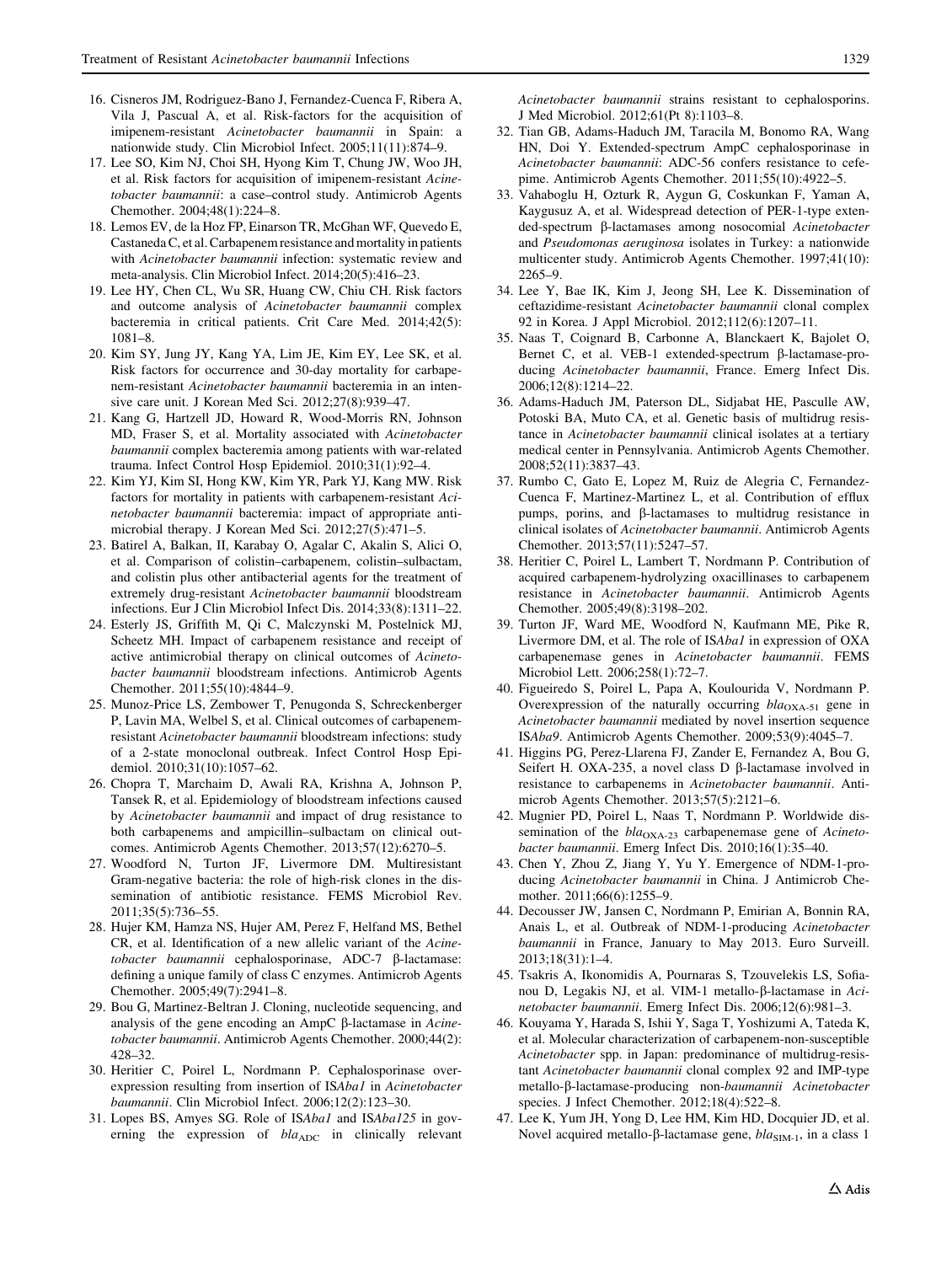<span id="page-15-0"></span>integron from Acinetobacter baumannii clinical isolates from Korea. Antimicrob Agents Chemother. 2005;49(11):4485–91.

- 48. Robledo IE, Aquino EE, Sante MI, Santana JL, Otero DM, Leon CF, et al. Detection of KPC in Acinetobacter spp. in Puerto Rico. Antimicrob Agents Chemother. 2010;54(3):1354–7.
- 49. Moubareck C, Bremont S, Conroy MC, Courvalin P, Lambert T. GES-11, a novel integron-associated GES variant in Acinetobacter baumannii. Antimicrob Agents Chemother. 2009;53(8): 3579–81.
- 50. Urban C, Go E, Mariano N, Rahal JJ. Interaction of sulbactam, clavulanic acid and tazobactam with penicillin-binding proteins of imipenem-resistant and -susceptible Acinetobacter baumannii. FEMS Microbiol Lett. 1995;125:193–7.
- 51. Fernandez-Cuenca F, Martinez-Martinez L, Conejo MC, Ayala JA, Perea EJ, Pascual A. Relationship between β-lactamase production, outer membrane protein and penicillin-binding protein profiles on the activity of carbapenems against clinical isolates of Acinetobacter baumannii. J Antimicrob Chemother. 2003;51(3):565–74.
- 52. Krizova L, Poirel L, Nordmann P, Nemec A. TEM-1 β-lactamase as a source of resistance to sulbactam in clinical strains of Acinetobacter baumannii. J Antimicrob Chemother. 2013;68(12): 2786–91.
- 53. Giannouli M, Di Popolo A, Durante-Mangoni E, Bernardo M, Cuccurullo S, Amato G, et al. Molecular epidemiology and mechanisms of rifampicin resistance in Acinetobacter baumannii isolates from Italy. Int J Antimicrob Agents. 2012;39(1):58–63.
- 54. Houang ET, Chu YW, Lo WS, Chu KY, Cheng AF. Epidemiology of rifampin ADP-ribosyltransferase  $(arr-2)$  and metallo- $\beta$ lactamase ( $bla_{\text{IMP-4}}$ ) gene cassettes in class 1 integrons in Acinetobacter strains isolated from blood cultures in 1997 to 2000. Antimicrob Agents Chemother. 2003;47(4):1382–90.
- 55. Shaw KJ, Rather PN, Hare RS, Miller GH. Molecular genetics of aminoglycoside resistance genes and familial relationships of the aminoglycoside-modifying enzymes. Microbiol Rev. 1993;57(1):138–63.
- 56. Landman D, Kelly P, Backer M, Babu E, Shah N, Bratu S, et al. Antimicrobial activity of a novel aminoglycoside, ACHN-490, against Acinetobacter baumannii and Pseudomonas aeruginosa from New York City. J Antimicrob Chemother. 2011;66(2): 332–4.
- 57. Akers KS, Chaney C, Barsoumian A, Beckius M, Zera W, Yu X, et al. Aminoglycoside resistance and susceptibility testing errors in Acinetobacter baumannii–calcoaceticus complex. J Clin Microbiol. 2010;48(4):1132–8.
- 58. Liou GF, Yoshizawa S, Courvalin P, Galimand M. Aminoglycoside resistance by ArmA-mediated ribosomal 16S methylation in human bacterial pathogens. J Mol Biol. 2006;359(2):358–64.
- 59. Yu YS, Zhou H, Yang Q, Chen YG, Li LJ. Widespread occurrence of aminoglycoside resistance due to ArmA methylase in imipenem-resistant Acinetobacter baumannii isolates in China. J Antimicrob Chemother. 2007;60(2):454–5.
- 60. Doi Y, Adams JM, Yamane K, Paterson DL. Identification of 16S rRNA methylase-producing Acinetobacter baumannii clinical strains in North America. Antimicrob Agents Chemother. 2007;51(11):4209–10.
- 61. Coyne S, Rosenfeld N, Lambert T, Courvalin P, Perichon B. Overexpression of resistance-nodulation-cell division pump AdeFGH confers multidrug resistance in Acinetobacter baumannii. Antimicrob Agents Chemother. 2010;54(10):4389–93.
- 62. Beceiro A, Llobet E, Aranda J, Bengoechea JA, Doumith M, Hornsey M, et al. Phosphoethanolamine modification of lipid A in colistin-resistant variants of Acinetobacter baumannii mediated by the  $pmrAB$  two-component regulatory system. Antimicrob Agents Chemother. 2011;55(7):3370–9.
- 63. Pelletier MR, Casella LG, Jones JW, Adams MD, Zurawski DV, Hazlett KR, et al. Unique structural modifications are present in the lipopolysaccharide from colistin-resistant strains of Acinetobacter baumannii. Antimicrob Agents Chemother. 2013;57(10): 4831–40.
- 64. Arroyo LA, Herrera CM, Fernandez L, Hankins JV, Trent MS, Hancock RE. The *pmrCAB* operon mediates polymyxin resistance in Acinetobacter baumannii ATCC 17978 and clinical isolates through phosphoethanolamine modification of lipid A. Antimicrob Agents Chemother. 2011;55(8):3743–51.
- 65. Moffatt JH, Harper M, Harrison P, Hale JD, Vinogradov E, Seemann T, et al. Colistin resistance in Acinetobacter baumannii is mediated by complete loss of lipopolysaccharide production. Antimicrob Agents Chemother. 2010;54(12): 4971–7.
- 66. Chopra I, Hawkey PM, Hinton M. Tetracyclines, molecular and clinical aspects. J Antimicrob Chemother. 1992;29(3):245–77.
- 67. Coyne S, Courvalin P, Perichon B. Efflux-mediated antibiotic resistance in Acinetobacter spp. Antimicrob Agents Chemother. 2011;55(3):947–53.
- 68. Abbott I, Cerqueira GM, Bhuiyan S, Peleg AY. Carbapenem resistance in Acinetobacter baumannii: laboratory challenges, mechanistic insights and therapeutic strategies. Expert Rev Anti Infect Ther. 2013;11(4):395–409.
- 69. Cai Y, Chai D, Wang R, Liang B, Bai N. Colistin resistance of Acinetobacter baumannii: clinical reports, mechanisms and antimicrobial strategies. J Antimicrob Chemother. 2012;67(7): 1607–15.
- 70. Akajagbor DS, Wilson SL, Shere-Wolfe KD, Dakum P, Charurat ME, Gilliam BL. Higher incidence of acute kidney injury with intravenous colistimethate sodium compared with polymyxin B in critically ill patients at a tertiary care medical center. Clin Infect Dis. 2013;57(9):1300–3.
- 71. Nation RL, Li J, Cars O, Couet W, Dudley MN, Kaye KS, et al. Consistent global approach on reporting of colistin doses to promote safe and effective use. Clin Infect Dis. 2014;58(1): 139–41.
- 72. Bergen PJ, Landersdorfer CB, Zhang J, Zhao M, Lee HJ, Nation RL, et al. Pharmacokinetics and pharmacodynamics of 'old' polymyxins: what is new? Diagn Microbiol Infect Dis. 2012;74(3):213–23.
- 73. Owen RJ, Li J, Nation RL, Spelman D. In vitro pharmacodynamics of colistin against Acinetobacter baumannii clinical isolates. J Antimicrob Chemother. 2007;59(3):473–7.
- 74. Li J, Rayner CR, Nation RL, Owen RJ, Spelman D, Tan KE, et al. Heteroresistance to colistin in multidrug-resistant Acinetobacter baumannii. Antimicrob Agents Chemother. 2006;50(9): 2946–50.
- 75. Mohamed AF, Karaiskos I, Plachouras D, Karvanen M, Pontikis K, Jansson B, et al. Application of a loading dose of colistin methanesulfonate in critically ill patients: population pharmacokinetics, protein binding, and prediction of bacterial kill. Antimicrob Agents Chemother. 2012;56(8):4241–9.
- 76. Garonzik SM, Li J, Thamlikitkul V, Paterson DL, Shoham S, Jacob J, et al. Population pharmacokinetics of colistin methanesulfonate and formed colistin in critically ill patients from a multicenter study provide dosing suggestions for various categories of patients. Antimicrob Agents Chemother. 2011;55(7): 3284–94.
- 77. Plachouras D, Karvanen M, Friberg LE, Papadomichelakis E, Antoniadou A, Tsangaris I, et al. Population pharmacokinetic analysis of colistin methanesulfonate and colistin after intravenous administration in critically ill patients with infections caused by gram-negative bacteria. Antimicrob Agents Chemother. 2009;53(8):3430–6.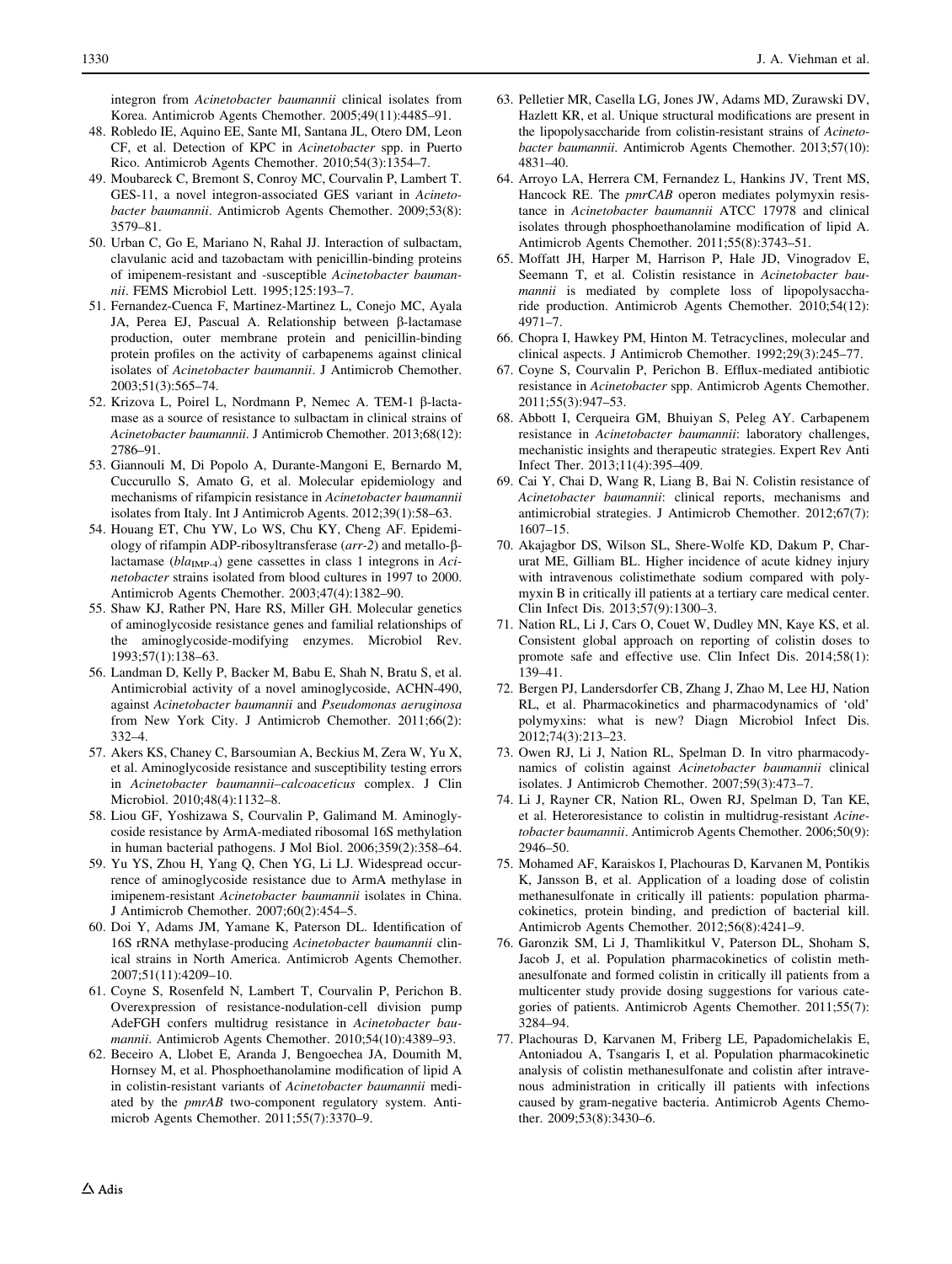- <span id="page-16-0"></span>78. Garnacho-Montero J, Ortiz-Leyba C, Jimenez-Jimenez FJ, Barrero-Almodovar AE, Garcia-Garmendia JL, Bernabeu-Wittel IM, et al. Treatment of multidrug-resistant Acinetobacter baumannii ventilator-associated pneumonia (VAP) with intravenous colistin: a comparison with imipenem-susceptible VAP. Clin Infect Dis. 2003;36(9):1111–8.
- 79. Oliveira MS, Prado GV, Costa SF, Grinbaum RS, Levin AS. Ampicillin/sulbactam compared with polymyxins for the treatment of infections caused by carbapenem-resistant Acinetobacter spp. J Antimicrob Chemother. 2008;61(6):1369–75.
- 80. Betrosian AP, Frantzeskaki F, Xanthaki A, Douzinas EE. Efficacy and safety of high-dose ampicillin/sulbactam vs. colistin as monotherapy for the treatment of multidrug resistant Acinetobacter baumannii ventilator-associated pneumonia. J Infect. 2008;56(6):432–6.
- 81. Yapa SW, Li J, Patel K, Wilson JW, Dooley MJ, George J, et al. Pulmonary and systemic pharmacokinetics of inhaled and intravenous colistin methanesulfonate in cystic fibrosis patients: targeting advantage of inhalational administration. Antimicrob Agents Chemother. 2014;58(5):2570–9.
- 82. Conway SP. Nebulized antibiotic therapy: the evidence. Chron Respir Dis. 2005;2(1):35–41.
- 83. Tumbarello M, De Pascale G, Trecarichi EM, De Martino S, Bello G, Maviglia R, et al. Effect of aerosolized colistin as adjunctive treatment on the outcomes of microbiologically documented ventilator-associated pneumonia caused by colistinonly susceptible gram-negative bacteria. Chest. 2013;144(6): 1768–75.
- 84. Kuo SC, Lee YT, Yang SP, Chen CP, Chen TL, Hsieh SL, et al. Eradication of multidrug-resistant Acinetobacter baumannii from the respiratory tract with inhaled colistin methanesulfonate: a matched case–control study. Clin Microbiol Infect. 2012;18(9):870–6.
- 85. Rattanaumpawan P, Lorsutthitham J, Ungprasert P, Angkasekwinai N, Thamlikitkul V. Randomized controlled trial of nebulized colistimethate sodium as adjunctive therapy of ventilator-associated pneumonia caused by Gram-negative bacteria. J Antimicrob Chemother. 2010;65(12):2645–9.
- 86. Markantonis SL, Markou N, Fousteri M, Sakellaridis N, Karatzas S, Alamanos I, et al. Penetration of colistin into cerebrospinal fluid. Antimicrob Agents Chemother. 2009;53(11): 4907–10.
- 87. Imberti R, Cusato M, Accetta G, Marino V, Procaccio F, Del Gaudio A, et al. Pharmacokinetics of colistin in cerebrospinal fluid after intraventricular administration of colistin methanesulfonate. Antimicrob Agents Chemother. 2012;56(8):4416–21.
- 88. Karaiskos I, Galani L, Baziaka F, Giamarellou H. Intraventricular and intrathecal colistin as the last therapeutic resort for the treatment of multidrug-resistant and extensively drug-resistant Acinetobacter baumannii ventriculitis and meningitis: a literature review. Int J Antimicrob Agents. 2013;41(6):499–508.
- 89. Noguchi JK, Gill MA. Sulbactam: a β-lactamase inhibitor. Clin Pharm. 1988;7(1):37–51.
- 90. Rafailidis PI, Ioannidou EN, Falagas ME. Ampicillin/sulbactam: current status in severe bacterial infections. Drugs. 2007;67(13):1829–49.
- 91. Meyers BR, Wilkinson P, Mendelson MH, Walsh S, Bournazos C, Hirschman SZ. Pharmacokinetics of ampicillin–sulbactam in healthy elderly and young volunteers. Antimicrob Agents Chemother. 1991;35(10):2098–101.
- 92. Swenson JM, Killgore GE, Tenover FC. Antimicrobial susceptibility testing of Acinetobacter spp. by NCCLS broth microdilution and disk diffusion methods. J Clin Microbiol. 2004;42(11):5102–8.
- 93. Reddy T, Chopra T, Marchaim D, Pogue JM, Alangaden G, Salimnia H, et al. Trends in antimicrobial resistance of

Acinetobacter baumannii isolates from a metropolitan Detroit health system. Antimicrob Agents Chemother. 2010;54(5):

- 2235–8. 94. Montero A, Ariza J, Corbella X, Domenech A, Cabellos C, Ayats J, et al. Efficacy of colistin versus  $\beta$ -lactams, aminoglycosides, and rifampin as monotherapy in a mouse model of pneumonia caused by multiresistant Acinetobacter baumannii. Antimicrob Agents Chemother. 2002;46(6):1946–52.
- 95. Rodriguez-Hernandez MJ, Cuberos L, Pichardo C, Caballero FJ, Moreno I, Jimenez-Mejias ME, et al. Sulbactam efficacy in experimental models caused by susceptible and intermediate Acinetobacter baumannii strains. J Antimicrob Chemother. 2001;47(4):479–82.
- 96. Choi JY, Kim CO, Park YS, Yoon HJ, Shin SY, Kim YK, et al. Comparison of efficacy of cefoperazone/sulbactam and imipenem/cilastatin for treatment of Acinetobacter bacteremia. Yonsei Med J. 2006;47(1):63–9.
- 97. Wood GC, Hanes SD, Croce MA, Fabian TC, Boucher BA. Comparison of ampicillin-sulbactam and imipenem-cilastatin for the treatment of Acinetobacter ventilator-associated pneumonia. Clin Infect Dis. 2002;34(11):1425–30.
- 98. Oliveira MS, Costa SF, Pedri E, van der Heijden I, Levin AS. The minimal inhibitory concentration for sulbactam was not associated with the outcome of infections caused by carbapenem-resistant Acinetobacter sp. treated with ampicillin/sulbactam. Clinics (Sao Paulo). 2013;68(4):569–73.
- 99. Livermore DM. Tigecycline: what is it, and where should it be used? J Antimicrob Chemother. 2005;56(4):611–4.
- 100. Denys GA, Callister SM, Dowzicky MJ. Antimicrobial susceptibility among gram-negative isolates collected in the USA between 2005 and 2011 as part of the Tigecycline Evaluation and Surveillance Trial (T.E.S.T.). Ann Clin Microbiol Antimicrob. 2013;12:24.
- 101. Ruzin A, Keeney D, Bradford PA. AdeABC multidrug efflux pump is associated with decreased susceptibility to tigecycline in Acinetobacter calcoaceticus-Acinetobacter baumannii complex. J Antimicrob Chemother. 2007;59(5):1001–4.
- 102. Peleg AY, Potoski BA, Rea R, Adams J, Sethi J, Capitano B, et al. Acinetobacter baumannii bloodstream infection while receiving tigecycline: a cautionary report. J Antimicrob Chemother. 2007;59(1):128–31.
- 103. Muralidharan G, Micalizzi M, Speth J, Raible D, Troy S. Pharmacokinetics of tigecycline after single and multiple doses in healthy subjects. Antimicrob Agents Chemother. 2005;49(1): 220–9.
- 104. Kim NH, Hwang JH, Song KH, Choe PG, Kim ES, Park SW, et al. Tigecycline in carbapenem-resistant Acinetobacter baumannii bacteraemia: susceptibility and clinical outcome. Scand J Infect Dis. 2013;45(4):315–9.
- 105. Nix DE, Matthias KR. Should tigecycline be considered for urinary tract infections? A pharmacokinetic re-evaluation. J Antimicrob Chemother. 2010;65(6):1311–2.
- 106. Freire AT, Melnyk V, Kim MJ, Datsenko O, Dzyublik O, Glumcher F, et al. Comparison of tigecycline with imipenem/ cilastatin for the treatment of hospital-acquired pneumonia. Diagn Microbiol Infect Dis. 2010;68(2):140–51.
- 107. Pichardo C, Pachon-Ibanez ME, Docobo-Perez F, Lopez-Rojas R, Jimenez-Mejias ME, Garcia-Curiel A, et al. Efficacy of tigecycline vs. imipenem in the treatment of experimental Acinetobacter baumannii murine pneumonia. Eur J Clin Microbiol Infect Dis. 2010;29(5):527–31.
- 108. Ramirez J, Dartois N, Gandjini H, Yan JL, Korth-Bradley J, McGovern PC. Randomized phase 2 trial to evaluate the clinical efficacy of two high-dosage tigecycline regimens versus imipenem-cilastatin for treatment of hospital-acquired pneumonia. Antimicrob Agents Chemother. 2013;57(4):1756–62.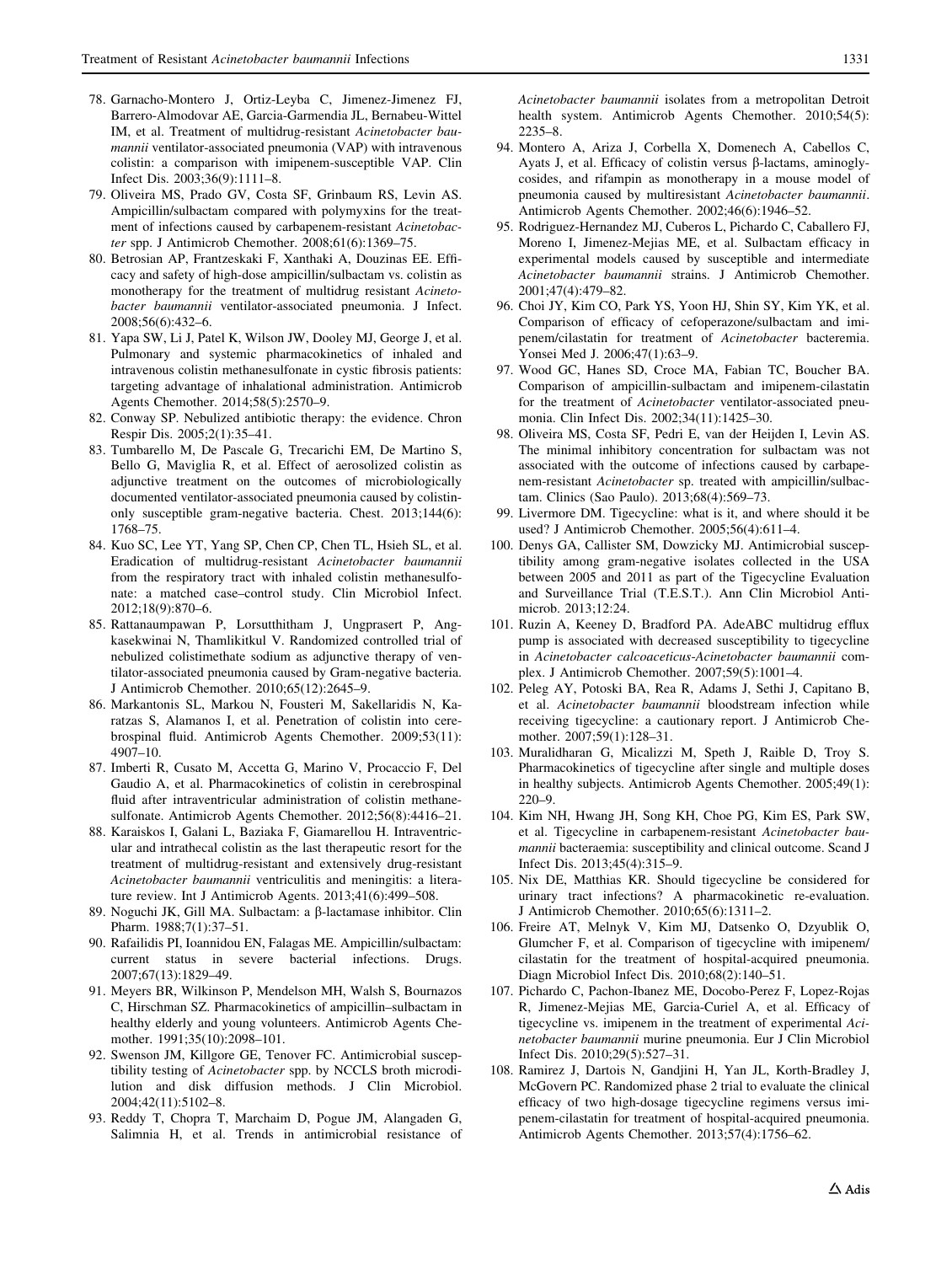- <span id="page-17-0"></span>109. Lee YT, Tsao SM, Hsueh PR. Clinical outcomes of tigecycline alone or in combination with other antimicrobial agents for the treatment of patients with healthcare-associated multidrugresistant Acinetobacter baumannii infections. Eur J Clin Microbiol Infect Dis. 2013;32(9):1211–20.
- 110. Anthony KB, Fishman NO, Linkin DR, Gasink LB, Edelstein PH, Lautenbach E. Clinical and microbiological outcomes of serious infections with multidrug-resistant gram-negative organisms treated with tigecycline. Clin Infect Dis. 2008;46(4):567–70.
- 111. Reid GE, Grim SA, Aldeza CA, Janda WM, Clark NM. Rapid development of Acinetobacter baumannii resistance to tigecycline. Pharmacotherapy. 2007;27(8):1198–201.
- 112. Testa RT, Petersen PJ, Jacobus NV, Sum PE, Lee VJ, Tally FP. In vitro and in vivo antibacterial activities of the glycylcyclines, a new class of semisynthetic tetracyclines. Antimicrob Agents Chemother. 1993;37(11):2270–7.
- 113. Agwuh KN, MacGowan A. Pharmacokinetics and pharmacodynamics of the tetracyclines including glycylcyclines. J Antimicrob Chemother. 2006;58(2):256–65.
- 114. Pei G, Mao Y, Sun Y. In vitro activity of minocycline alone and in combination with cefoperazone-sulbactam against carbapenem-resistant Acinetobacter baumannii. Microb Drug Resist. 2012;18(6):574–7.
- 115. Liang W, Liu XF, Huang J, Zhu DM, Li J, Zhang J. Activities of colistin- and minocycline-based combinations against extensive drug resistant Acinetobacter baumannii isolates from intensive care unit patients. BMC Infect Dis. 2011;11:109.
- 116. Griffith ME, Yun HC, Horvath LL, Murray CK. Minocycline therapy for traumatic wound infections caused by the multidrugresistant Acinetobacter baumannii–Acinetobacter calcoaceticus complex. Infect Dis Clin Pract. 2008;16:16–9.
- 117. Wood GC, Hanes SD, Boucher BA, Croce MA, Fabian TC. Tetracyclines for treating multidrug-resistant Acinetobacter baumannii ventilator-associated pneumonia. Intensive Care Med. 2003;29(11):2072–6.
- 118. Chan JD, Graves JA, Dellit TH. Antimicrobial treatment and clinical outcomes of carbapenem-resistant Acinetobacter baumannii ventilator-associated pneumonia. J Intensive Care Med. 2010;25(6):343–8.
- 119. Song JY, Kee SY, Hwang IS, Seo YB, Jeong HW, Kim WJ, et al. In vitro activities of carbapenem/sulbactam combination, colistin, colistin/rifampicin combination and tigecycline against carbapenem-resistant Acinetobacter baumannii. J Antimicrob Chemother. 2007;60(2):317–22.
- 120. Giamarellos-Bourboulis EJ, Xirouchaki E, Giamarellou H. Interactions of colistin and rifampin on multidrug-resistant Acinetobacter baumannii. Diagn Microbiol Infect Dis. 2001;40(3):117–20.
- 121. Pachon-Ibanez ME, Docobo-Perez F, Lopez-Rojas R, Dominguez-Herrera J, Jimenez-Mejias ME, Garcia-Curiel A, et al. Efficacy of rifampin and its combinations with imipenem, sulbactam, and colistin in experimental models of infection caused by imipenem-resistant Acinetobacter baumannii. Antimicrob Agents Chemother. 2010;54(3):1165–72.
- 122. Pantopoulou A, Giamarellos-Bourboulis EJ, Raftogannis M, Tsaganos T, Dontas I, Koutoukas P, et al. Colistin offers prolonged survival in experimental infection by multidrug-resistant Acinetobacter baumannii: the significance of co-administration of rifampicin. Int J Antimicrob Agents. 2007;29(1):51–5.
- 123. Bassetti M, Repetto E, Righi E, Boni S, Diverio M, Molinari MP, et al. Colistin and rifampicin in the treatment of multidrugresistant Acinetobacter baumannii infections. J Antimicrob Chemother. 2008;61(2):417–20.
- 124. Aydemir H, Akduman D, Piskin N, Comert F, Horuz E, Terzi A, et al. Colistin vs. the combination of colistin and rifampicin for the treatment of carbapenem-resistant Acinetobacter baumannii

ventilator-associated pneumonia. Epidemiol Infect. 2013;141(6): 1214–22.

- 125. Durante-Mangoni E, Signoriello G, Andini R, Mattei A, De Cristoforo M, Murino P, et al. Colistin and rifampicin compared with colistin alone for the treatment of serious infections due to extensively drug-resistant Acinetobacter baumannii: a multicenter, randomized clinical trial. Clin Infect Dis. 2013;57(3): 349–58.
- 126. Falagas ME, Kanellopoulou MD, Karageorgopoulos DE, Dimopoulos G, Rafailidis PI, Skarmoutsou ND, et al. Antimicrobial susceptibility of multidrug-resistant Gram negative bacteria to fosfomycin. Eur J Clin Microbiol Infect Dis. 2008;27(6): 439–43.
- 127. Santimaleeworagun W, Wongpoowarak P, Chayakul P, Pattharachayakul S, Tansakul P, Garey KW. In vitro activity of colistin or sulbactam in combination with fosfomycin or imipenem against clinical isolates of carbapenem-resistant Acinetobacter baumannii producing OXA-23 carbapenemases. Southeast Asian J Trop Med Public Health. 2011;42(4): 890–900.
- 128. Sirijatuphat R, Thamlikitkul V. Colistin versus colistin plus fosfomycin for treatment of carbapenem-resistant Acinetobacter baumannii infections: a preliminary study. Antimicrob Agents Chemother. 2014; in press.
- 129. Li J, Nation RL, Owen RJ, Wong S, Spelman D, Franklin C. Antibiograms of multidrug-resistant clinical Acinetobacter baumannii: promising therapeutic options for treatment of infection with colistin-resistant strains. Clin Infect Dis. 2007;45(5):594–8.
- 130. Hornsey M, Wareham DW. In vivo efficacy of glycopeptidecolistin combination therapies in a Galleria mellonella model of Acinetobacter baumannii infection. Antimicrob Agents Chemother. 2011;55(7):3534–7.
- 131. Hornsey M, Phee L, Longshaw C, Wareham DW. In vivo efficacy of telavancin/colistin combination therapy in a Galleria mellonella model of Acinetobacter baumannii infection. Int J Antimicrob Agents. 2013;41(3):285–7.
- 132. O'Hara JA, Ambe LA, Casella LG, Townsend BM, Pelletier MR, Ernst RK, et al. Activities of vancomycin-containing regimens against colistin-resistant Acinetobacter baumannii clinical strains. Antimicrob Agents Chemother. 2013;57(5):2103–8.
- 133. Galani I, Orlandou K, Moraitou H, Petrikkos G, Souli M. Colistin/daptomycin: an unconventional antimicrobial combination synergistic in vitro against multidrug-resistant Acinetobacter baumannii. Int J Antimicrob Agents. 2014;43(4):370–4.
- 134. Garnacho-Montero J, Amaya-Villar R, Gutierrez-Pizarraya A, Espejo-Gutierrez de Tena E, Artero-Gonzalez ML, Corcia-Palomo Y, et al. Clinical efficacy and safety of the combination of colistin plus vancomycin for the treatment of severe infections caused by carbapenem-resistant Acinetobacter baumannii. Chemotherapy. 2013;59(3):225–31.
- 135. Petrosillo N, Giannella M, Antonelli M, Antonini M, Barsic B, Belancic L, et al. Clinical experience of colistin–glycopeptide combination in critically ill patients infected with gram-negative bacteria. Antimicrob Agents Chemother. 2014;58(2):851–8.
- 136. Lesho E, Yoon EJ, McGann P, Snesrud E, Kwak Y, Milillo M, et al. Emergence of colistin-resistance in extremely drug-resistant Acinetobacter baumannii containing a novel pmrCAB operon during colistin therapy of wound infections. J Infect Dis. 2013;208(7):1142–51.
- 137. Snitkin ES, Zelazny AM, Gupta J, Program NCS, Palmore TN, Murray PR, et al. Genomic insights into the fate of colistin resistance and Acinetobacter baumannii during patient treatment. Genome Res. 2013;23(7):1155–62.
- 138. Shields RK, Clancy CJ, Gillis LM, Kwak EJ, Silveira FP, Massih RC, et al. Epidemiology, clinical characteristics and